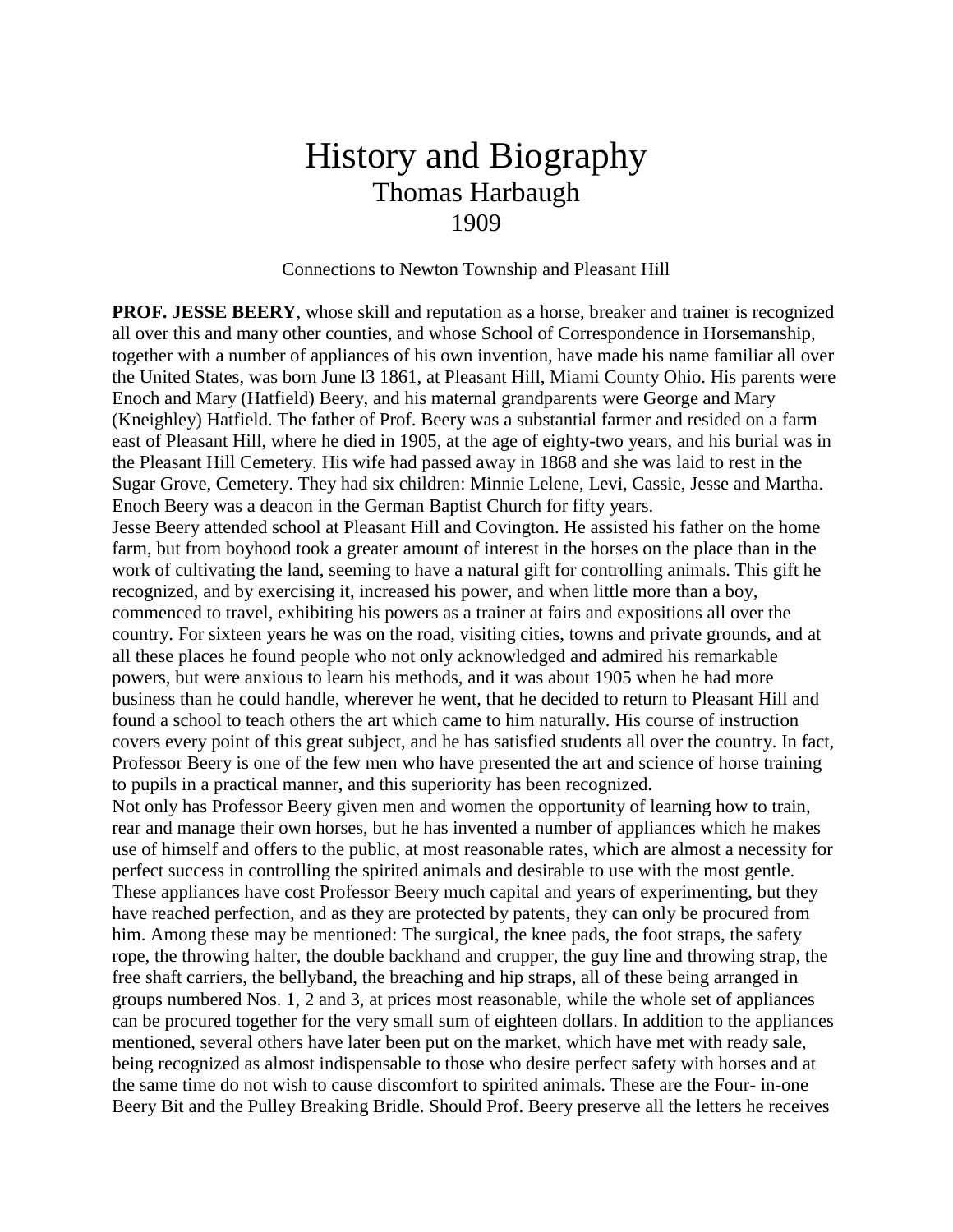in praise of his inventions and system of teaching, he would be compelled to erect a warehouse to contain them. He is president of the Jesse Beery Company, of Pleasant Hill, a co-operative organization, the other officers of which are: A. J. Lanver, of Detroit, Michigan, vice-president; Charles F. Perkins, treasurer; C. Roy Coppock, secretary, and Prof. S. C. Morton. He is also president of the Dayton Agency Supply Company, of Dayton, in which he is a stockholder, and also owns stock in the Pleasant Hill Banking Company.

On December 25, 1889, Prof. Beery was married to Miss Meda Coppock, daughter of Hon. D. M. Coppock, mayor of Pleasant Hill, and they have four children, Ray, Ruth, Beecher and Lura. The two older children are students in the Pleasant Hill High School, Miss Ruth also having her musical talent developed. Prof. Beery is a deacon in the Pleasant Hill Christian Church. In politics he is a Republican and he has served in the Town Council and on the School Board.

**ALLEN COPPOCK,** farmer; P. O. Pleasant Hill, Prominent among the farmers of Newton Township is the gentleman whose name heads this sketch; he is a descendant of a worthy family of early pioneers of this county, and son of Joseph C. Coppock, whose sketch appears in another part of this work; he was born in 1938, on the place where he now resides, and which has always been his place of abode, with the exception of about six years; his life has always been that of a farmer, which, by industry and good business habits, he has made an eminent success. His nuptials with Miss Maria Furnas were celebrated in 1865; she is the daughter of Joseph Furnas; after marriage of Mr. C., he located in the northeast quarter of Sec.29, where he remained a period of six years and then moved to his present farm; he operates a farm of 300 acres, twothirds of which is arable and under a good state of improvement; Mr. & Mrs. C. were parents of six children, four sons and two daughters; two children are dead.

**C. ROY COPPOCK** is a well-known-citizen of Pleasant Hill, Miami County, Ohio, and has charge of the correspondence of the Jesse Beery Company, of that place. He was born in Bradford, Newberry Township, Miami, County, Ohio, September 4, 1874, and is a son of Elwood and Sarah (Younce) Coppock, and a grandson of Benjamin Coppock. Benjamin Coppock, the grandfather, was one of the early settlers of Miami County, and was located on a farm east of Ludlow Falls, in Union Township. He lived there until his death in 1890, and was buried at Union Cemetery, as was his wife, who survived him some years. Her maiden name was Ester Mills and they had three children, two of whom are living, David M. and Elwood. Religiously they were members of the Society of Friends. He was a Whig in politics. Elwood Coppock was born at Ludlow Falls, Miami County, where he lived until after his marriage, when he moved to Bradford and conducted a shoe store. He remained there four years and then carried on the same business in the state of Arkansas. Returning north, he became a traveling salesman, at which he has since continued, being first located at Goshen Indiana, and then at Logansport Indiana, where he now lives. He is a Republican in politics. He was married to Sarah Younce, a daughter of David Younce, and they became parents of six children, as follows: Minnie Lue, Roy, Frank (deceased), Cado (deceased), and Ester (deceased). C. Roy Coppock first attended school in Arkansas, then at Goshen Indiana; Webster Indiana; Fountain City Indiana; Pleasant Hill Ohio; Richmond Indiana. In the meanwhile he learned sign painting and the trade of a baker, which he followed for a time, and he also followed the insurance business. He engaged in selling sewing machines prior to accepting his present position with the Jesse Beery Company, of Pleasant Hill. He served four years as city clerk at Pleasant Hill and proved a most efficient officer. He is a Republican in politics. October 29,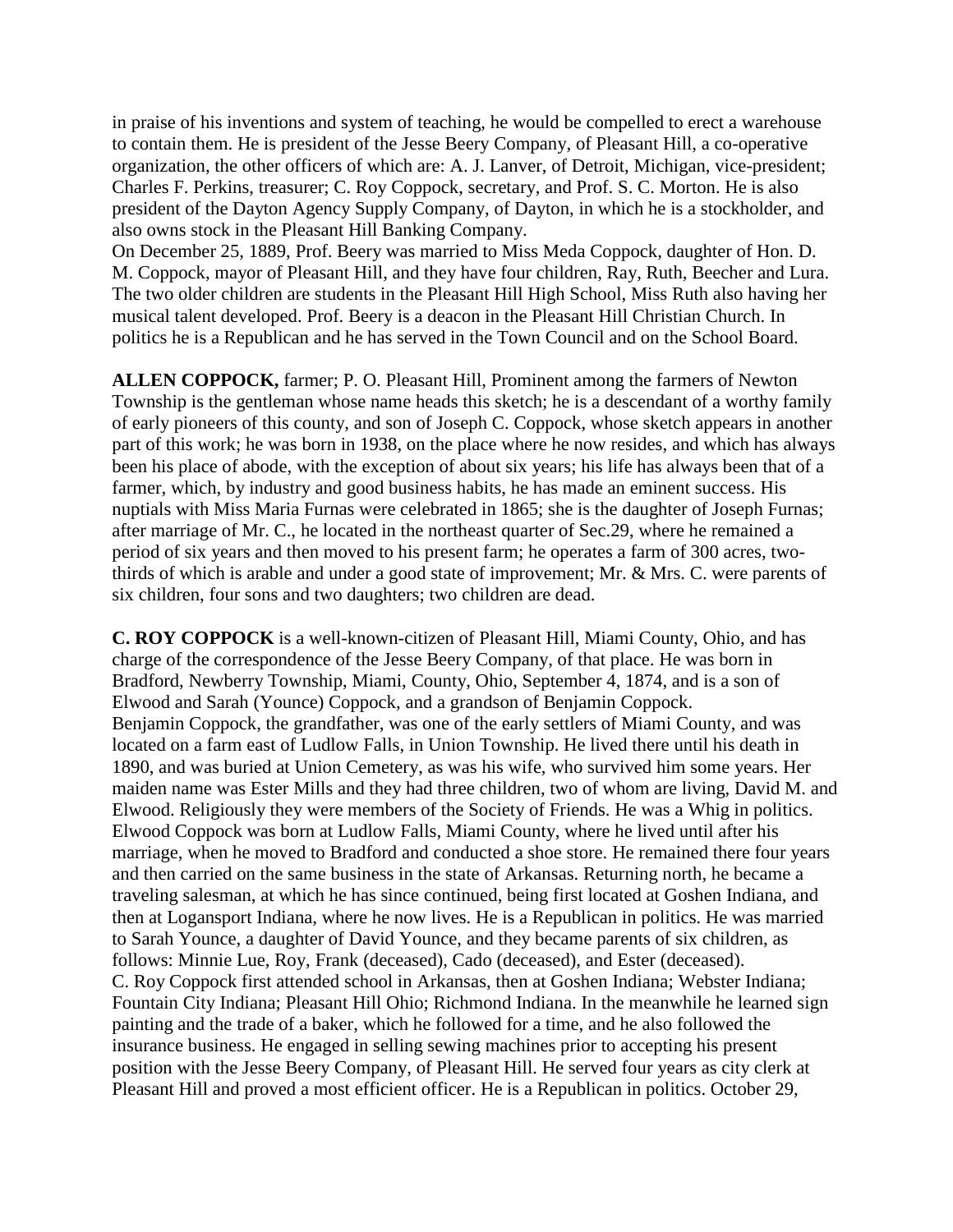1903, Mr. Coppock was united in marriage with Miss Effie Whitmer, a daughter of John W. and Frances Bell Whitmer, and they have a pleasant home in Pleasant Hill. Fraternally he is a member of The Masonic Lodge, the Independent Order of Odd Fellows, and the Junior Order United American Mechanics.

**JOE F. COPPOCK,** who, in partnership with W. O. Pattey, operates the largest grain elevator between Pittsburg and Indianapolis, at Fletcher, Ohio, was born in Newton Township, Miami County, Ohio, in 1868, and is a son of Allen and Maria E. (Furnace) Coppock. Allen Coppock, now a most highly esteemed retired citizen of Pleasant Hill, is a veteran of the Civil War, in which he served with honor. The greater part of his life was spent on his property in in Newton Township, where he still owns a farm of 120 acres. He married Maria E. Furnace, who is a sister of B. E. Furnace, county auditor, and they reared a family of nine children. Joe F. Coppock was reared on the home farm and educated in the public schools. He engaged in farming until 1896 and then started into the grain business at Ludlow Falls, with Myers, Pattey & Company, and continued there until 1900, when, in partnership with W. O. Pattey, the present elevator business was started. In April, 1903, the first elevator at Fletcher was burned, but in the same year the present fine structure was put up, which is practically fire-proof, the walls being covered with galvanized iron. It is the most modern and best equipped elevator in this section of the country and is located on the Panhandle Railroad, on the border of Fletcher. Its capacity is 80,000 bushels. The property is the possession of Joe F. Coppock and W. O. Pattey and Mr. Coppock is general manager of the business.

Mr. Coppock married Miss Ida Mohler and they have one daughter, Josephine. He is a member of the Society of Friends. In politics he is a Republican but never has been willing to accept office. Fraternally he is associated with the Masons and the Knights of Pythias. Mr. Coppock is one of the county's most enterprising and active business men.

**WILLIAM M. DeBRA**, one of Newberry Township's best known educators, residing on his improved farm of eighteen acres, which is situated on the Covington Polo turnpike road, about one and one-half miles north of Covington, was born on a farm near Pleasant Hill, Miami County, Ohio, September 30, 1859, and is a son of David and Elizabeth (Burns) DeBra. The DeBra family is of French extraction. The great-grandfather, Jacob DeBra, was born in Alsace-Lorraine, came to America, located in Maryland, where he died. He had married a thrifty German and when she was left a widow she came to Miami County with her children and entered a large tract of land in the vicinity of Pleasant Hill. Samuel DeBra, grandfather, was born in Maryland, and after coming to Miami County lived in Newton Township. He was a carpenter by trade and his son David, father of William M. DeBra, learned the same trade. David DeBra married Elizabeth Burns, who was born near Pleasant Hill, Miami County, and was a daughter of William Burns, a native of Wales. William Burns was a sailor in his early life, but later became a farmer in Miami County. David DeBra and his wife had four children Margaret, who is the wife of Stephen Benning, of Piqua, Ohio; Angeline, who is the wife of James Shoe, of Piqua; Ina, and William M., the last named being the eldest. David DeBra and wife are among the venerable residents of Newberry Township, to which they moved in 1866.

William M. DeBra attended the Newberry Township schools, the Covington High School and the Ohio Normal University, at Ada, attending the latter institution's summer terms. In 1883 Mr. DeBra began to teach school and he has taught continuously in Newberry Township up to the present time, with the exception of the year 1901, when he taught in Staunton Township. He now has charge of District School No. 13, at Polo. In devoting himself to this work for so many years,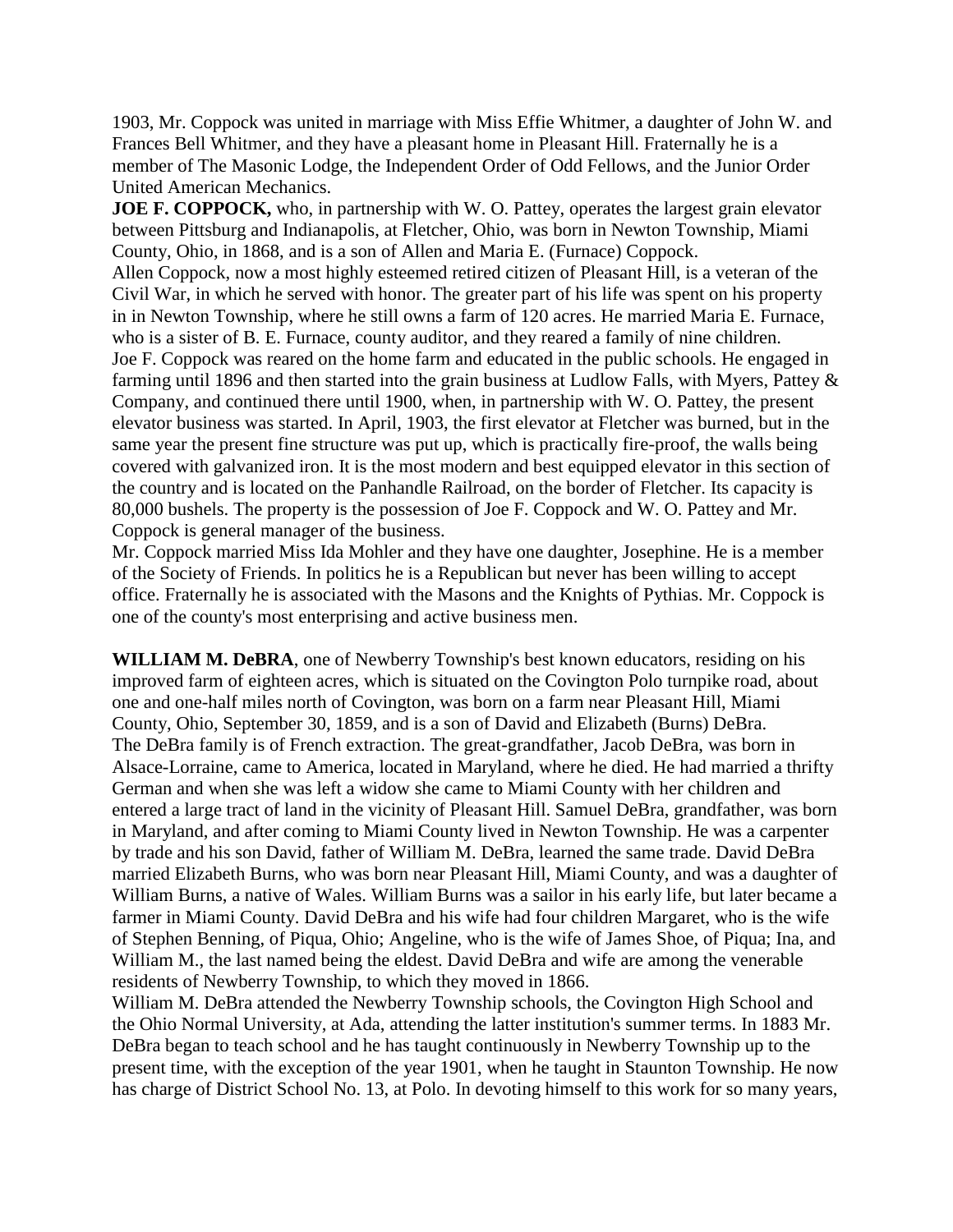Mr. DeBra has done a great service to his section, raising the standard of education and inspiring a feeling of emulation among his pupils that has borne rich fruit. Many of the young people who have been under his care during the past quarter of a century are proving, in responsible positions, that the instruction he has imparted has been thoroughly practical. It is said of Mr. DeBra that he takes an individual interest in every pupil and understands each so well that he is thus able to arouse each mind to its fullest capacity. Many teachers are never able to do this. On July 4 1887, Mr. De Bra was married to Miss Nellie Printz, a daughter of James K. Polk and Lavina (Babylon) Printz. Mrs. DeBra was born in Darke County, Ohio, but was reared in Miami County. Her parents now reside in Shelby County. Mr. and Mrs. DeBra have three children: Dorothy, Ruth and Paul. The family belong to the Christian Church. Fraternally, be is identified with the Odd Fellows. He has never been active in politics, but has always been ready to perform his whole duty as a public-spirited citizens.

**WILLIAM F. DEETER**, superintendent of schools for Newton Township, is a well-to-do farmer and has a fine farm of eighty acres located in Section 2 of that township. He was born in Pleasant Hill, January 30, 1863, and is a son of Samuel R. and Susan (Freshour) Deeter, and a grandson of Jacob Deeter.

Jacob Deeter was born in Pennsylvania, and at an early age settled at Pleasant Hill, in Miami County, Ohio, which he farmed until his death in 1865. He and his wife were buried at Sugar Grove Cemetery. Her maiden name was Reed. Religiously they were members of the German Baptist Church.

Samuel R. Deeter, father of the subject of this record, was born in Pleasant Hill, Miami County, Ohio, December 28, 1829, and is now a venerated and respected citizen of Covington. He is living in retirement after a long and useful business career. He was a carpenter and cabinet maker by trade, and in addition followed house moving and undertaking for many years. Religiously he is a member of the Brethren Church, as is his wife. He was married to Susan Freshour, a daughter of George Freshour, and they became parents of the following: Elizabeth, wife of George Mohler, of Circle Hill; Ella, wife of J. W. Pearson, of Covington; Malinda, deceased wife of Samuel McBride; William F.; Jacob E., who married Mary Patty, a daughter of Finley and Lucinda Patty; Callie, wife of W. H. Cassell, of Dayton; Charles S., who married Alice Thayer and resides in Indianapolis, Indiana; Lillian, wife of M. B. Ullery, of Covington; one who died in infancy; and Emma, who died young.

William F. Deeter attended the schools of Newton Township, and then taught for seven years. In 1889 he rented a farm of his father and followed farming for five years. He then took up teaching for eight years, six years of which were spent in the Covington schools. In 1903 he went to farming for himself, locating on his present farm of eighty acres, where he has continued with unvarying success. The buildings were all standing at the time of its purchase by him, but he has made many other important improvements. He was elected superintendent of the township schools in September, 1905, and in that capacity has done much to bring the schools to a higher plane of efficiency. He also served for a time as a member of the Board of Education. September 18, 1887, Mr. Deeter was united in marriage with Miss Emma Fox, a daughter of John and Hannah (Mohler) Fox, and the following was the offspring of their union: one who died in infancy; Calla, who is a teacher in the schools; Pearl, who is in attendance at Covington High School; and Clarence, who attends the public schools. Religiously they are members of the Brethren Church at Pleasant Hill. Politically Mr. Deeter is a Republican, as have been his father and grandfather before him.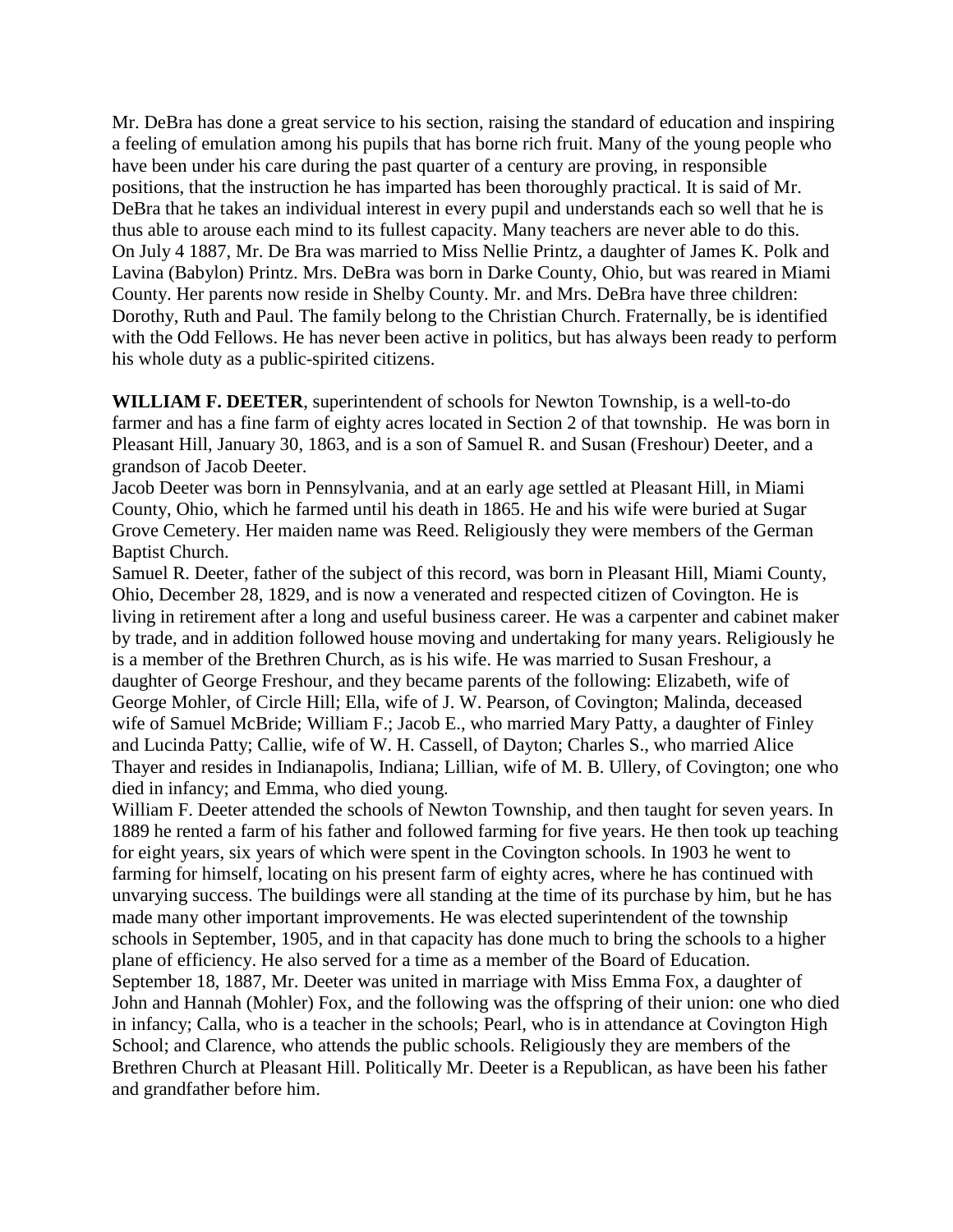**WILLIAM H. DRIVER,** residing on his well-improved farm of eighty acres, situated on the Gettysburg turnpike road, in Newberry Township, two and one-half miles west of Covington and one and three quarters miles east of Bradford, was born in York County, Pennsylvania, January 29, 1857. His parents were Moses and Angeline (Ginter) Driver.

In 1862 the parents of Mr. Driver came to Miami County and stopped first at Covington and soon after the father bought what was known as the Two-Mile House, a popular public house at one time. Although he owned this property, he never conducted it, but devoted himself to farming, owning some sixty-five acres of land. He lived for about a year at the Two-Mile House, then bought a farm on the Iddings turnpike road, which became the family home. After some years he moved with his wife to Covington, where he lived retired until his death, October 31, 1898. His widow then went to live with a daughter, Mrs. Mina Dunham, at Greenville, Ohio, and died there in August, 1905.

William H. Driver was reared to manhood in Newberry Township, being aged five and one-half years when his parents came here. For some fourteen years Mr. Driver engaged in a dairy business, but for the past seven years he has confined himself to general farming. For nine years after his marriage he operated his farm of eighty acres in Newton Township. It is a historic place, the old Dorman farm, east of Circle Hill, and Mr. Driver resided there for nine years, coming to his present place on April 9, 1891. The comfortable residence is a fine old brick mansion. Mr. Driver was married September 13, I877, to Miss Mary E. Dohner, who was born and reared in Union Township. Her parents were Moses and Anna Dohner. Mr. and Mrs. Driver have seven children, namely: Harry, who resides at Bradford, where he is employed as inspector of repairs for the Pan Handle Railroad, married Hattie Thompson, and they have two children: Lawson and Robert; Warren, who is employed in the Pan Handle shops at Bradford, married Mabel DeWeese and they have one child, Grace; Moses, who resides in the Dominion of Canada, married Letha Enyart; Sylvia, who resides in Canada; Ella, who is a graduate of the Covington High School; Bertie, who like her sister, is a graduate of the High School; and Caris, who is still pursuing his studies in the Covington High School. Mr. Driver and family are members of the Brethren in Christ Church.

**SOLOMON B. FRESHOUR**, vice-president of the Citizens' National Bank of Covington, Ohio, has spent all but five years of a long and useful life in Miami County, but his birth took place in Shelby County, Ohio, September 27, 1834. His parents were George and Mary (Byrkett) Freshour.

From the pioneer farm in the then uncleared wilderness of Shelby County, the parents of Mr. Freshour moved to Miami County in 1839, settling four miles west of Pleasant Hill, on a farm which the father purchased at that time and which remained the family home. On that farm Solomon B. Freshour grew to manhood, helping his father and preparing for an agricultural life for himself. His education was obtained in the country schools. When the Civil War broke out, Mr. Freshour was one of the first to respond to the call for troops, in his neighborhood, enlisting in April, 1861, in Company E, Eleventh Ohio Volunteer Infantry, in which he served for three months, later serving for 100 days as a member of the 147th Ohio Volunteer Infantry. During this time he was taken sick and lay ill in the hospital at Fort Marcy, on the Potomac River, for a long time. After the close of his army service he returned to his father's farm, and as soon as strength came back he resumed farming and continued to live there until 1866. In the meanwhile he had married, and moved then to the vicinity of Greenville Creek Falls, where he purchased a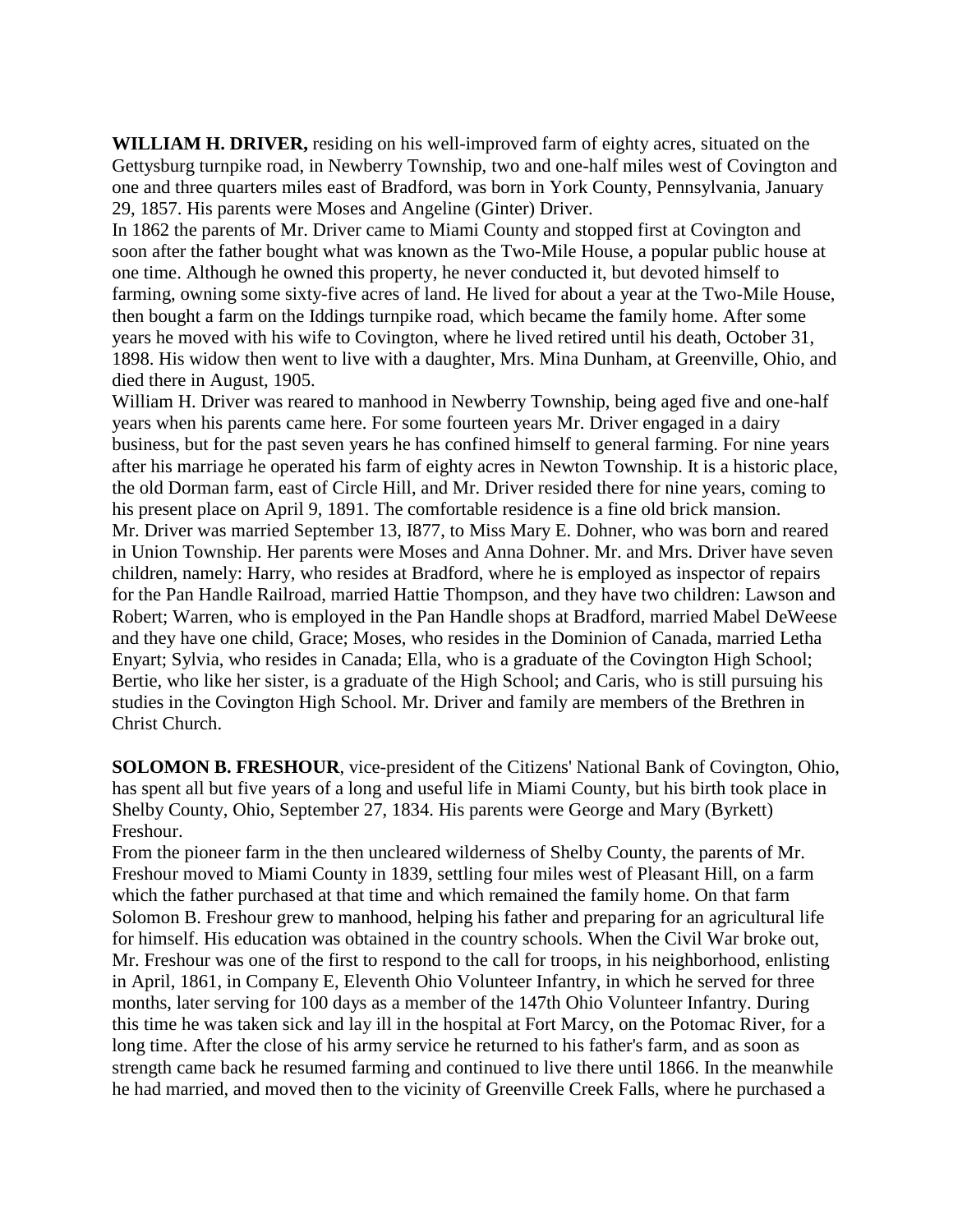farm of eighty acres, which he still owns and continues to manage. He made the farm his place of residence until 1906, when he retired to Covington, of which city he is a respected and valued citizen. Mr. Freshour was one of the incorporators of the Citizen's National Bank of Covington, of which he has been a director since its organization and vice president since January 1, 1909. In 1862 Mr. Freshour. was married to Miss Hannah E. Langston, who was born and reared in Miami County, her parents, Leonard and Frances (Krise) Langston being farming people residing not far from Kessler. To Mr. and Mrs. Freshour were born seven children, three of whom died in infancy. The eldest son, John William, whose death occurred in 1898, at the age of thirty-five years, a victim of typhoid fever, was a young man of brilliant promise, a graduate of the Miami Medical College at Cincinnati. After years of training he was just ready to enter upon the practice of medicine, when he was stricken in his prime. He was survived by his widow, formerly Miss Lillian Martindale. The three surviving children of Mr. Freshour are: Mary, who married J. W. Dowler and has two sons: Leonard and James; Maud, who married Vernor B. Grabill of Delaware, Indiana; and Thomas, who resides with his parents. Mr. Freshour and family are members of the Christian Church, in which he is a trustee. He belongs to the Grand Army of the Republic, to the Masons, and for many years has been identified with the Grange movement.

**JOHN CLARK HARSHBARGER**, who comes of an old and respected family of Newton Township, Miami County, Ohio, is engaged in general farming and lives upon and owns a farm of forty acres in Section 12. He will also be the owner of ninety-two acres at his mother's death, willed that way by his father. He pays his mother a dowry of one- third, which formed a part of the old homestead. He was born in this township, December 15, 1861, and is a son of George K. and Mary Ann (Sipes) Harshbarger.

George K. Harshbarger was born in Union Township, Miami County, Ohio, where his father was among the pioneer settlers. He engaged in farming throughout his active life, and became the owner of a valuable property in Newton Township. He died at Atwood, Illinois, in 1902 and is survived by his widow, who resides at Pleasant Hill. They were parents of two children: Mina, and John Clark Harshbarger.

John C. Harshbarger attended the public schools in Newton Township and assisted his father in the work on the farm, a part of which he helped to clear. After his marriage he set up housekeeping on the ninety-two acres of the home place his mother now owns and lived there for twenty-one years, at the end of which time he over his present farm. He is engaged in general farming and tobacco raising, having about three acres in the latter project. He is a Republican in politics, and served one year as road supervisor. February 5, 1887, Mr. Harshbarger was united in marriage with Effie Carey, a daughter of Stewart Carey, of Newton Township, and they have two sons, Ira and Alonzo. Religiously they are members of the Christian Church of Pleasant Hill.

**ANSON HILDEBRAN**, a representative citizen of Newton Township, Miami County, Ohio, has a farm of eighty acres, in Section 26 of this township and a tract of twenty acres lying south of that location, but is now retired from business activity. He was born in Newton Township, August 16, 1848, and is a son of John, Jr., and Rachel (Tucker) Hildebran, and a grandson of John Hildebran Sr.

John Hildebran, Sr., was born in Pennsylvania, where he lived until after his marriage and then moved west to Montgomery County, Ohio. He later located in Newton Township, Miami County, and many years later removed to White County, Ohio, where he was living at the time of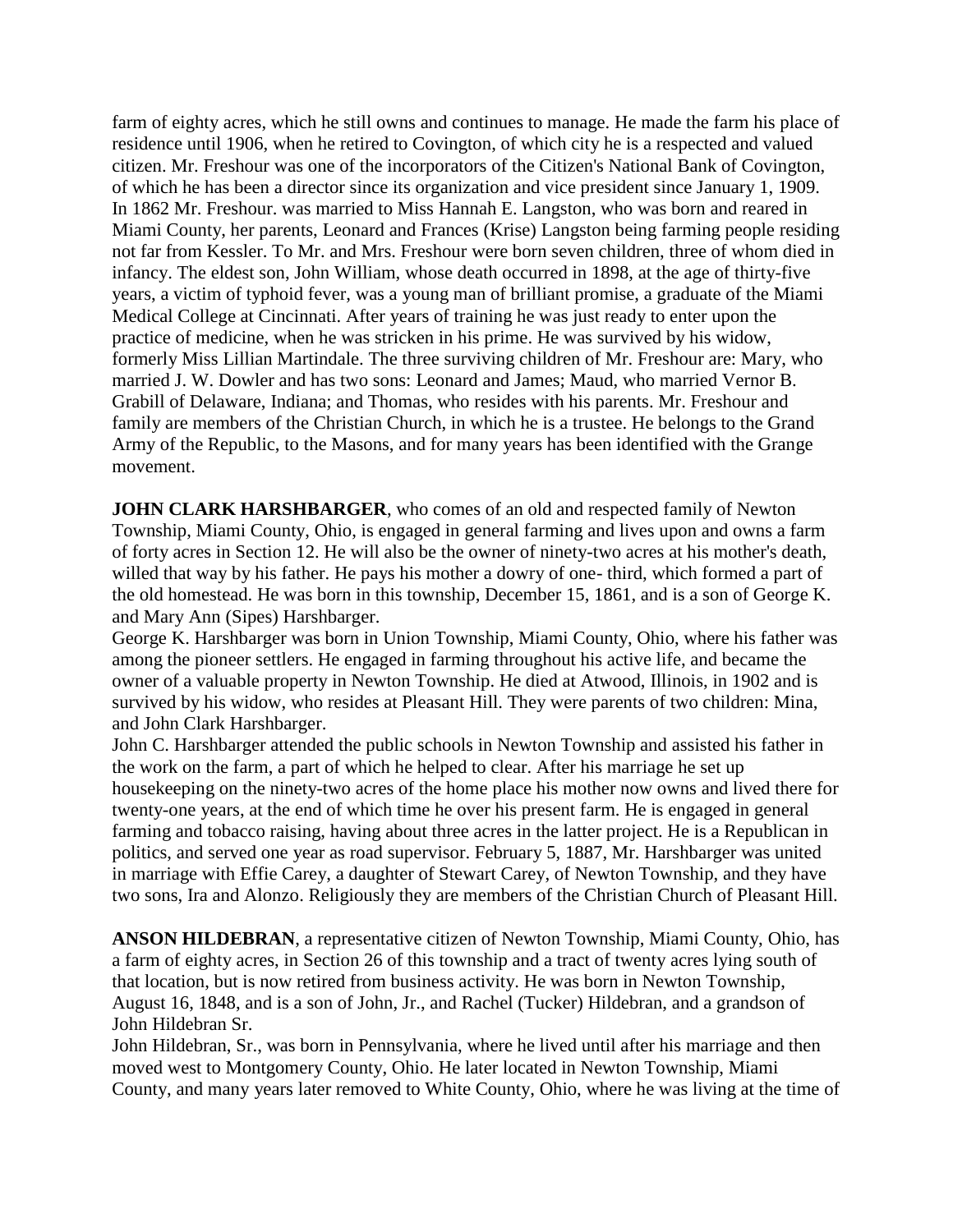his death in 1881, at the age of eighty-four years. He was born in 1797. He was united in marriage with Esther Long, who was born in Pennsylvania in 1791, and they had the following children: Michael; Solomon, who died in infancy; Solomon (second); Labeman; John, Jr.; Mary; Anna; Sarah; Elmira; and Harriet. Mrs. Hildebran died in March, 1864, at the age of seventythree years. Religiously they were members of the Christian Church.

John Hildebran, Jr., was born in Miami County, Ohio, about the year 1826, and always lived in Newton Township. He was a successful farmer and at the time of his death was the owner of 160 acres of good land. He was a man of high standing in the community, and his death, which occurred March 5, 1909, was mourned as a loss to the community. He was buried at Pleasant Hill Cemetery. Mr. Hildebran was united in marriage with Miss Rachel Tucker, a daughter of Nicholas and Charity Tucker, and they became parents of two children, Anson and Esther. Mrs. Hildebran is living and passes the time at the home of her son in Newton Township and that of her daughter at Laura. Religiously, she is a member of the Society of Friends, to which her husband also belonged. He was a Republican in politics.

Anson Hildebran attended school at Possum Hollow and Pattytown, after which he assisted his father on the farm. After his marriage he settled on a farm south of the home place, but later moved to the old homestead, where he has since resided. He erected all the buildings now standing on the place and set out all the trees. He follows general farming and stock raising. May 22, 1869, Mr. Hildebran married Amanda Jane Davis, a daughter of Jonathan and Nellie Davis, and they became parents of the following children: Charles E., who married Anna Street, a daughter of Joseph Street; Lulu May, wife of Eizie Coppock, who is a son of Wesley and Jane Coppock; John Walter, who married Elizabeth Trost, daughter of Joseph Trost; Clara Belle, who is the wife of Tolin Noll, son of P.S. Noll; William, who died at the age of four years; and Minnie, who died in infancy. Religiously, they are members of the Society of Friends and Mr. Hildebran has been an elder of the church for many years. He is a Republican in politics.

**ISAAC N. HILL**, one of Newton Township's sterling citizens, a general farmer residing on his valuable property of ninety-four acres, ten of which are still covered with timber, was born April 4, 1848, in Newton Township, Miami County, Ohio. His father was John William, his grandfather was Nathan and his great-grand- father was Thomas Hill. This is an old American family.

Nathan Hill was born March 15, 1788, near Ellicott Mills, Maryland, and from there in 1800, he came in company with Michael Williams (later his father-in-law), to Miami County, taking up a half section of land southwest of Pleasant Hill, in Newton Township. He was married to Francis Williams on June 29, 1809. On that farm was born his son, John William Hill. The latter spent his life in Newton Township and was a man who was well and favorably known. Although he seemingly enjoyed excellent health, being of robust appearance and weighing 317 pounds, he was a sufferer from Bright's disease of the kidneys and from a severe attack of this be died, after a sickness of a few days, on March 5, 1891, at the age of sixty-six years. He was twice married, (first) to Susan Weddle, a daughter of Isaac Weddle, who died January 4, 1874, and was buried in the Pleasant Hill Cemetery. The eight children of this marriage were: Henry H., Sarah, Isaac N., John Calvin, Madison J., Eunice, Mary Elizabeth and John. He was married (second) to miss Josie Banty, a daughter of Peter Banty. She survives and resides at Pleasant Hill. Isaac N. Hill attended school at Pleasant Hill and spent one winter in an excellent school in Illinois. After he came back to Newton Township, he assisted his father on the home farm until he married, then lived for a time on the homestead, moving fro m there to a farm situated on the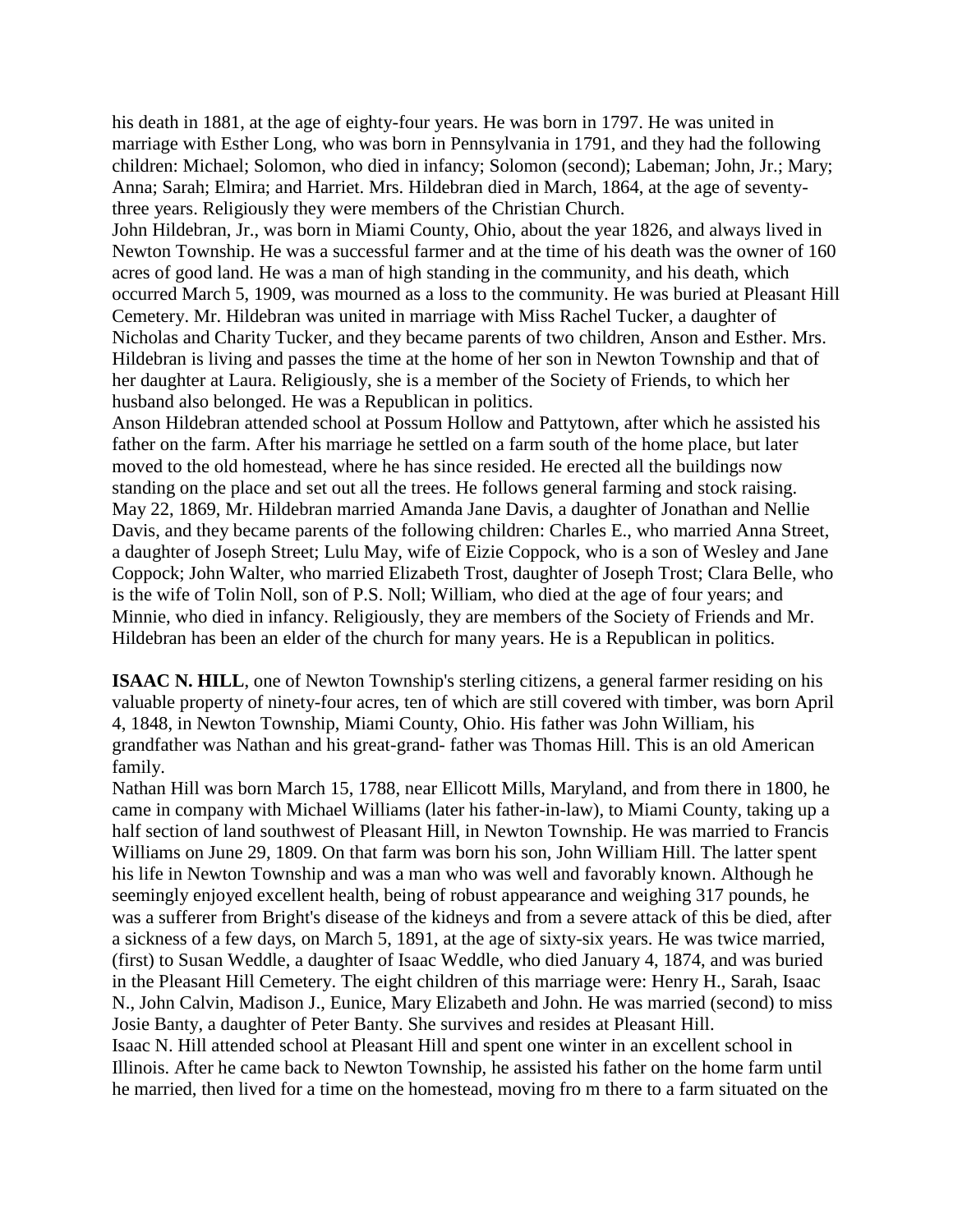opposite side of the river. He cultivated that land for nine years and then came to his present farm, purchasing all but twenty-five acres, which he has since added, from the old Jacob Stichter estate. He has made many improvements here but had little clearing to do. He has two sets of buildings on the farm, some of which he has put up and all of which he has repaired. In order to ensure good drainage, Mr. Hill put down 250 rods of tile.

On January 1, 1866, Mr. Hill was married to Miss Mary E. Stichter, a daughter of Jacob and Louisa Stichter, and they have three children: Cynthia, Charles and Isaac W. Cynthia married Arthur Teage and they have three children, I. J., Mary and Echo. Charles married Mary Baldridge and they have five children, Viola, Charles, Leo, Marie and Edward. Isaac W. married Myrtle Coate, a daughter of Dorsey and Ida Coate, and they have two children, Boyd and Verne. Mr. Hill and family are members of the Christian Church at Pleasant Hill. He is a Republican in his political views but is in no sense a politician, only a good citizen.

**NATHAN HILL**, founder of Hopewell Christian Church. In Rerick's Atlas of Miami County, it is stated that Nathan Hill was the first settler of Newton Township. This should read: "That he came to what is now Newton Township with the first settlers," for at that time-1800-he was only a boy twelve years of age.

He was born in Maryland, near Ellicott's Mills, on the 15th day of March, 1788. His father's name was Thomas Hill, and he and Michael Williams moved west and located in Montgomery County, south of Dayton, Ohio. About 1800 these two pioneers came north seeking for lands to better their conditions, and it was natural for them to keep on the old Indian trail, as they did until they reached that part of Montgomery County best suited to their tastes, and there selected their future homes, Michael Williams taking the part next to the river, and Nathan Hill taking what is now the old homestead. They each had a half section of land. On the north side of this land they erected comfortable hewed log houses, and the next spring moved their families. Thomas Hill's house stood a little to the north-east of the present residence. It has long since been torn down. They took part in the organization of Miami County, which was taken from Montgomery, January 16, 1807. The next spring after they moved up, Nathan and his brother returned for another load of their belongings. At Dayton the river was very much swollen and the fording dangerous. After having gone that far they did not want to turn back, and drove the team into the river; the lead horses turned around in the middle of the stream, upset the wagon and threw his brother into the water. He was clinging to the hind wheel of the wagon when last seen. Nathan hurriedly cut the hamestring of the saddle horse which he was riding to go to his brother's relief, but before he could reach him he had loosened his hold and was carried down the river. His body was afterward recovered. The return home with the dead body of his brother was the saddest mission of his life. It was the first funeral in the little colony.

Nathan Hill was married to Frances Williams, a daughter of Michael Williams, on the 29th day of June, 1809. He, with the assistance of his father and father-in-law, built a hewed log house a little southeast of the family residence, and in the same yard, moved to it themselves, and there laid the foundation of their future prosperity. They also built a hewed log house for his brother John. This was the most spacious house in the west part of the county, and many people came to see it. It came into possession of my father, who sold it to Joseph Cox, and he removed it to his farm cast of town, where it is still doing good service. Thomas Hill, the father, died in 1821, aged sixty-two years, leaving these two sons Nathan and John --in comfortable homes, wherein to rear their fast-increasing families. The old homestead is still in the name of his heirs, having passed down by devise until the present time.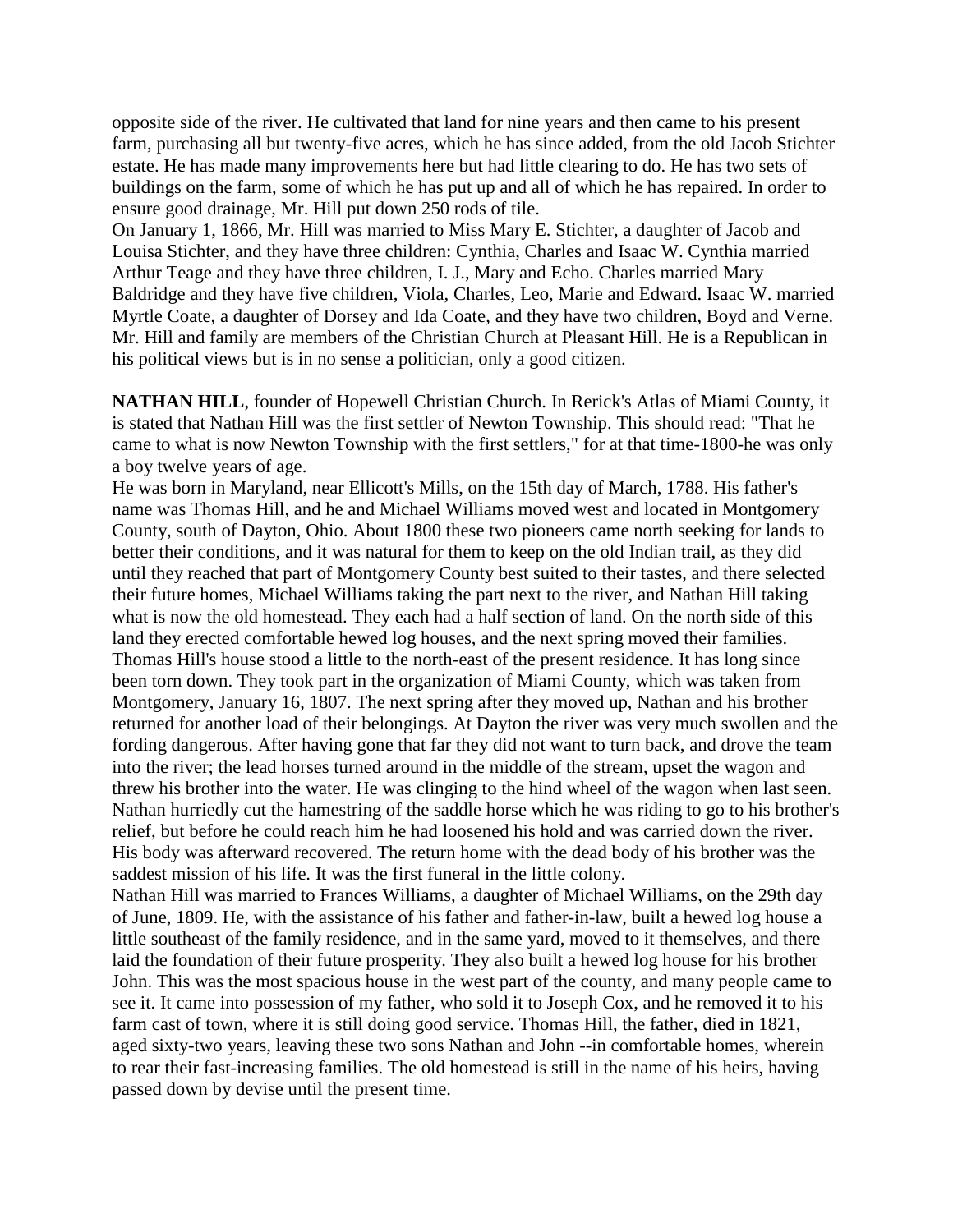Nathan Hill was a Whig in politics, but he was not aggressive; always willing to accord to others the same right of thinking, that he claimed for himself. Before Newton or Pleasant Hill was organized the voting was done at his house, and the state militia met and drilled in the little field east of the house until the law was repealed.

He was of a religious turn of mind, and on the 4th day of November, 1816, in an upstairs room in his dwelling house, he organized Hopewell Church. I have no data is to the number of families at the time, but presume it was quite small, but very determined. In 1820 they erected a church of hewed logs just across the road south of the cemetery on his farm. This building was used for several years. Tile congregation grew beyond the capacity of the church. I have seen it packed so full of people that their legs were sticking outside at the windows. This may need a little explanation. On such occasions the windows, being long and narrow, were taken out and those coming late were glad to get their heads inside. I remember distinctly when the first meeting was held to consider the building of the new frame church, about 1848. It was well attended and they easily agreed to go ahead and put up the new structure. It was built the next summer, and the work never lagged for want of funds. It was a very large building, but I am not able to give the dimensions. It served the purpose of the congregation until about 1868, when it was blown down by a storm. The new brick church was then erected on the present site at Pleasant Hill. Mr. Hill was always present at the services, chopped the wood, made the fires and swept the house, and kept the grounds in order. He always took part in the praying, singing and exorting, and in a great many other ways encouraged the attendance of the members and others. He was a charitable man and gave largely to the poor and needy, visited the sick and ministered to their wants. His influence went out and did good in many ways. I remember an incident that happened when I was in college at Cincinnati.

My roommate was Thomas Coppock, a most excellent boy from near Ludlow Falls long since deceased. One Sunday morning Mr. Coppock was counting his money; I had none to count. I saw a tear in his eye, and asked him what the trouble was, as he was usually of a jolly nature and cheerful disposition. He said: My mind is up at old Hopewell Church, and I would give that five dollar bill to hear Grandfather Nathan Hill sing his old hymn, "Amazing Grace, How Sweet the Sound." At that time there were two boys there with tears in their eyes.

One winter the roads had been almost impassable and grocery supplies could not be had even in Dayton. He hitched a horse to a sled and went to Cincinnati for a barrel of salt. A very heavy snow fell and he was absent nearly two weeks.

The weather was very severe, and an old Indian, by name Amokee, came to the house with his gun reversed on his shoulder to show that he meant no harm. He wanted something to eat. Grandmother told him the situation that her husband was gone, and that they had nothing to eat in the way of meats, as there was no salt, and they had not butchered. She baked him a corn pone, and he ate heartily and left. In the evening he returned, dragging the bind part of a deer that his trusty rifle had slain, and said, it was bad that her little pappooses did not have any meat. He remained with them until in the spring and then departed as he came. The Amokee Lodge of Red Men, of Covington, was named after this Indian.

Mr. Hill reared a family of ten children, and some orphan children made their home with him. All this large family are deceased, except Mary, the wife of Thomas Hill, who resides with one of her sons in Kansas City, Mo. He loved company, and on Sunday, especially, the first Sunday of each month, when the monthly services were held, large crowds would go over to his house for dinner. I know it from experience, as I have had to wait and sit at the fifth table. I thought at that time that the procedure ought to be reversed, and the "kids" allowed to eat first. His wife was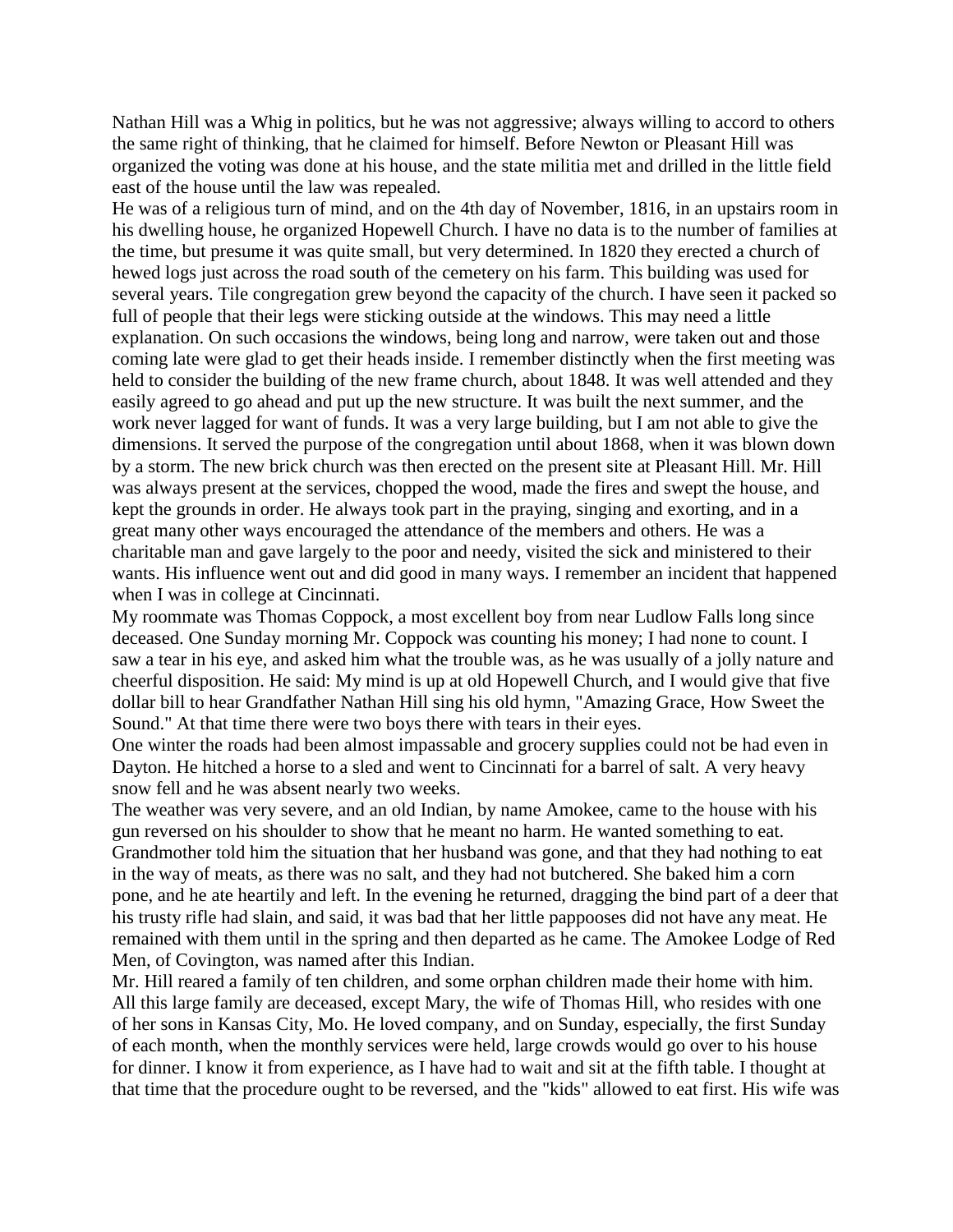an excellent companion for him. She did not attend church as much as he did, but remained at home attending to her family cares, and made it possible for him to go. She never opened the oven to take out her bread without thanking the Lord for his bounties. She survived him about eight years, living with her youngest son Nathaniel, recently deceased. She died on the 10th day of November, 1870, aged eighty years, ten months, and twenty-one days.

A fine stream of water, clear as crystal, crept out through a rift in the rock, and emptied into a large basin, almost at the back door of the house, and from there it wandered into the springhouse among myriads of milk crocks, which made a place not equaled by the best modern refrigerators, from there on through the wash house into the meadow, where it irrigated the soil and slaked the thirst of his stock. Myriads of song birds were flitting about the farm and among the branches of the large elm trees, which he allowed to grow and cast their shadows over his barn yard; and I am informed that the old elm tree is still the roosting-place of the beautiful and noisy blackbirds, which have made that tree their home for the last hundred years or more. It was an ideal home for him in his old days, where his grandchildren gathered around him and ministered to his wants. He was proud of it and spent most of his time there. He was good to his wife and children, raised a great deal of garden truck; was an apiarist and had large quantities of bees that gathered in the honey from the wild flowers. His cattle waded in pastures knee-high, and his table literally flowed with milk and honey.

I have seen him many times laboring in the fields. Even when he was an old man he would ride his family mare in the field with a sack of wheat on her shoulders, a handkerchief tied over her ears to keep the grain out of them, and go back and forth across the field sowing wheat, and his grandchildren harrowing it in.

It was the custom in those days for the ladies to ride horseback. They would gather in and take the family mare in the pasture back of the barn and practice while he was at church. This went on for a long time before he found it out. It was about all the old mare could do during the week to recruit up for her Sunday task. When he learned of it his sympathy for the old mare was stronger than his desire to see the girls learn to ride, so he cut it out.

He was a great horticulturist, and planted a large orchard of apple, peach, pear, and cherry trees. He also erected a large beam cider-press, that could be manipulated by a small boy so as to exert a pressure of several hundred tons, and cider was to be had from August to freezing-up time, free to all comers. His orchard produced an abundance of fruit and it was always free to the public. When apples could not be had in the orchard there were always plenty in the cellar. At one time two of his neighbor's boys went there for pears and, a little out of the ordinary, one of them went to the house and requested the privilege of picking a certain tree. Grandfather told the one that called at the house that he was saving that particular tree for his own use, that he might fill his sack from some other tree. The boy went off but soon returned and told him that his brother had the pears in the sack and was on the way home with them. Instead of being offended, he took it as a good joke and often related it.

He had the finest sugar grove in the county-some of the trees are yet standing-and in the spring of the year he would have tapped several hundred trees and make sugar by the barrel and large quantities of molasses. The young folks would gather at night, boil water, stir off the syrup, and make wax, and sometimes boil eggs and even roast chickens, after he had gone to bed. He was always so good natured that the egg shells, nor even the chicken bones, would attract his attention the next morning.

The Old Indian Trail, or Roadway, went through the east part of this section, a little west of the C. H. & D. Railroad, and just where it crossed the half-section line they erected a log school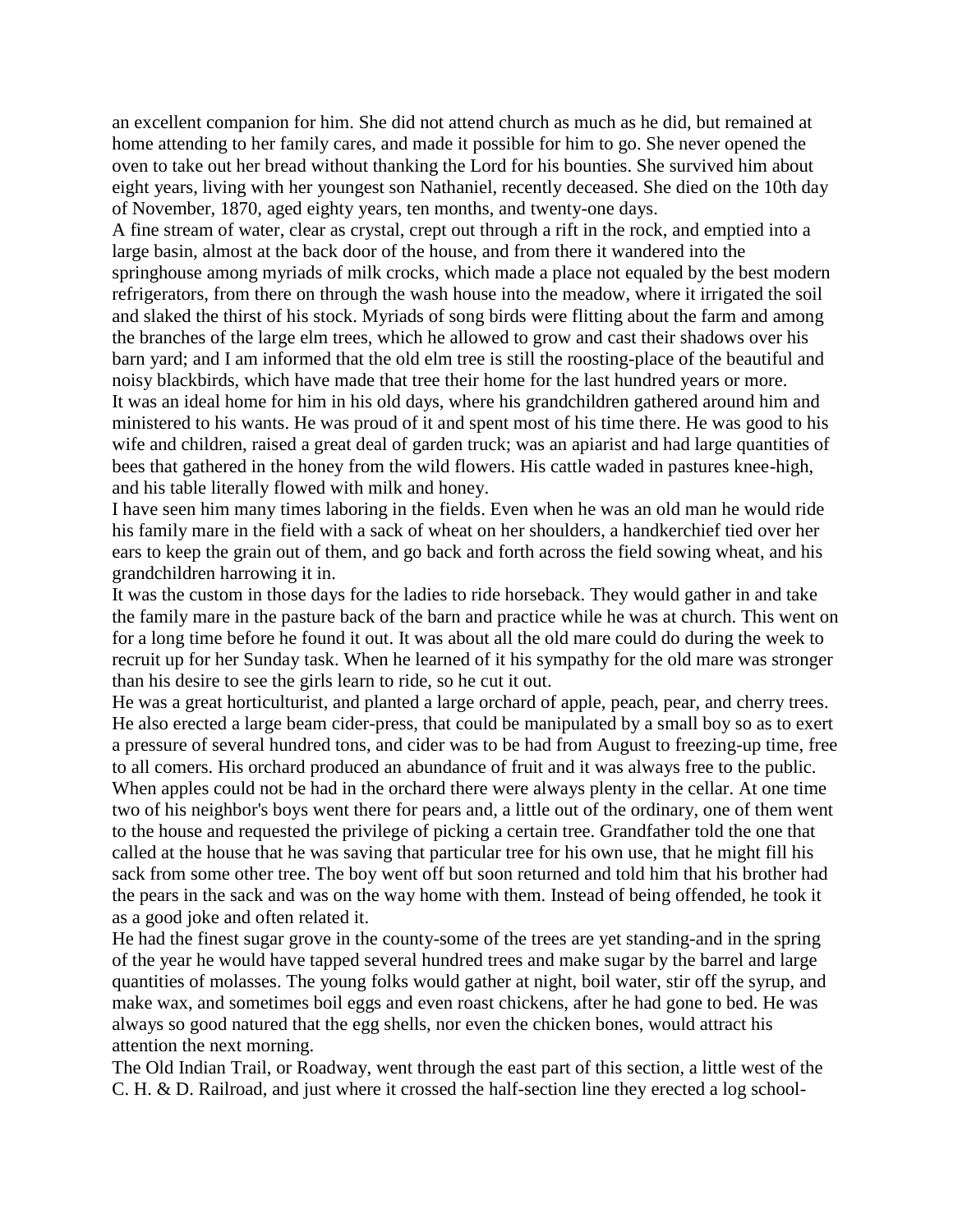house. Owing to their being good mechanics, this house was better than the average schoolhouse of those days. It was built of hewed logs, had slab benches, sawed writing-desks around the wall, and glass windows, and was heated with a stove. I started to school there in 1846, together with my friend, Jacob Reiber, and some others. Uncle Nathaniel Hill was teacher, and on bad days I would ride home on his back. One night the schoolhouse was robbed of all the books. On my way to school I found them all in a neat pile on about the fifth rail from the ground, with the balance of the fence resting upon them. They were too heavy for me to carry, so I reported the fact, and teacher and all the school repaired to the spot, and the books were restored and school went on.

Whipping was required of every teacher in those days. Some teachers would call out a whole school and stand them in a row and with a long whip strike the whole bunch. If one should dodge forward to escape the lick, he was put in another line and whipped with a shorter stick, and so on until the teacher felt that he had done his duty; and that was when he was about exhausted. These improvements were not all made by the Hill Brothers. They were ably assisted by the Williams family, especially John and Henry.

At my birth my mother named me John Calvin, perhaps thinking that if I could cultivate a taste for chickens, I might become a preacher. When I was about two years of age he said to her, " I want you to call that boy Nathan; I want a grandson to bear my name, and you may not have another chance." After some deliberation as to whether or not it was bad luck to change a name after it was given, my mother consented, and my name was changed to Nathan. The name of John Calvin has been praised from one end of the country to the other, but with all that, there never was a more noble, upright, honest, charitable example to be followed than that of Nathan Hill. He was a large portly man, weighed about two hundred pounds, had a keen eye, dark brown hair, and in his declining years stooped a little forward, and walked with his hands clasped together on his back. His firm step, his elastic limbs, and his undimmed senses, were so many certificates of good conduct, or rather jewels or orders of nobility, with which nature had adorned him for fidelity to her laws. His fair complexion showed that his blood had never been corrupted; his pure breath that he had never yielded his digestive apparatus to the vintage cesspool; his exact language and keen apprehension, that his brain had never been poisoned by the distiller or tobacconist. Enjoying his appetite to the highest, he had preserved the power of enjoying it. Despite the moral of the schoolboy's story, he had eaten his cake and still kept it. As he drained the cup of life there were no lees at the bottom. His organs all reached their goal of existence together. Painless as the sun sinks below the western horizon, so did he expire on the 15th day of January, 1862, aged seventy-three Years and ten months.........by NATHAN IDDINGS.

**A. J. IDDINGS**, president of the Citizens Bank of West Milton and for many years a prominent citizen of Union Township, is located on a farm between West Milton and Pleasant Hill and is the owner of 440 acres of land, all located in Miami County. He was born in Newton Township, in 1842, and is a son of Benjamin and Barbara (Hill) Iddings. His grandfather was one of the pioneers of Newton Township.

Benjamin Iddings was born on the same farm as the subject of this sketch and lived in Newton Township all his life. He always farmed as a business and lived to reach the age of eighty-eight years. He married Barbara Hill, and ten children were the offspring of their union.

A. J. Iddings attended the district schools of his native township, and then turned his attention to agricultural pursuits which he has always followed. A man of great industry and foresight, he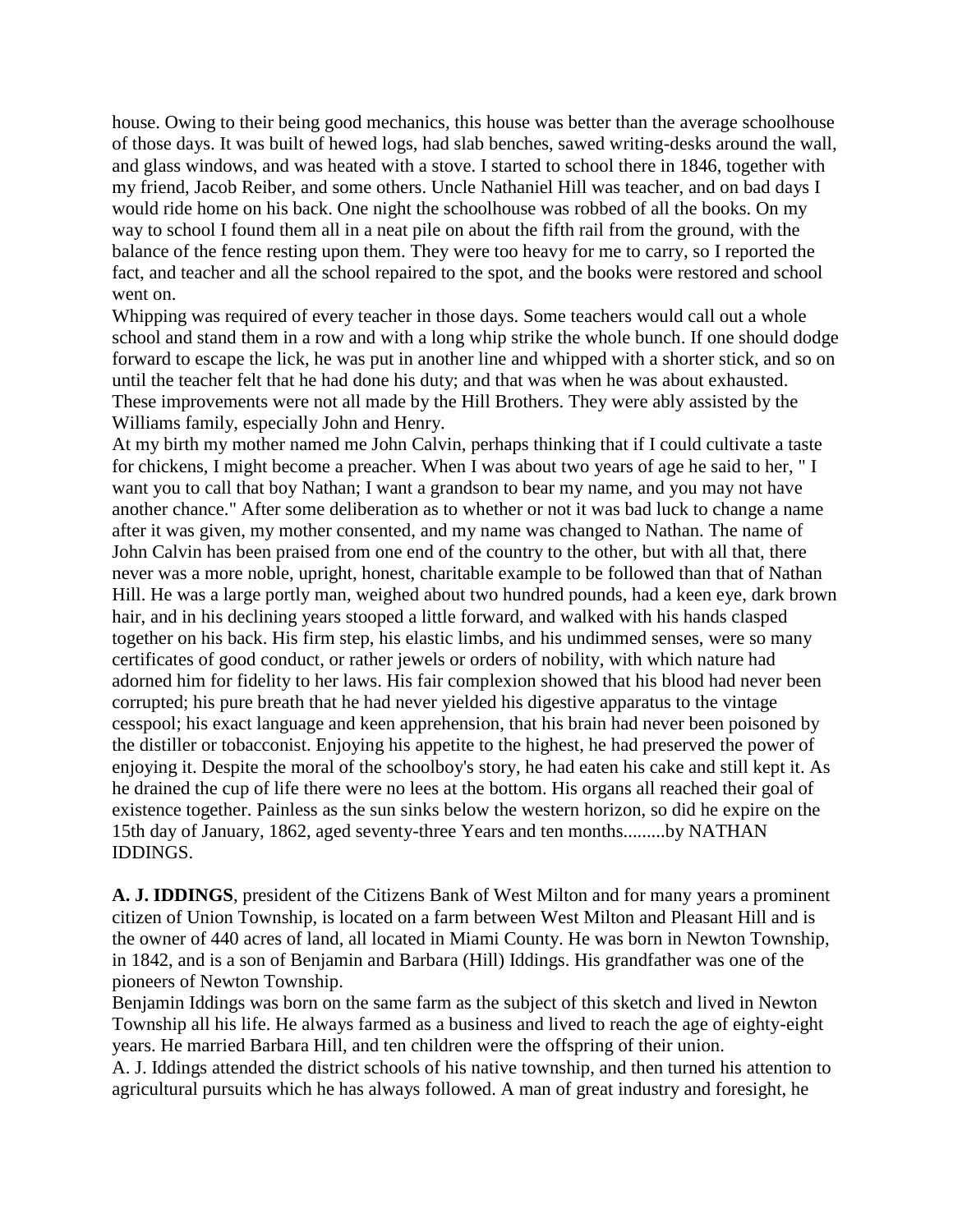made steady advancement and accumulated land piece by piece until he was possessed of 440 acres of valuable land. He was one of the organizers and second president of the Citizens Bank of West Milton, which was incorporated with a capital stock of \$30,000. The other officers are: A. Pifer, first vice president; C. Emerich, second vice-president; Ira Minnich, cashier; and Ada Gnagey, assistant cashier. The Citizens' Bank, backed as it is by men of substance and officered by men of demonstrated business capacity, takes high rank among the financial institutions of Miami County. At the present time there is in the course of construction on Miami Street a new building, with marble front, to be devoted entirely to the business of this institution. Mr. Iddings was united in marriage with Miss Melinda Haskett, who prior to her marriage lived west of West Milton, in Miami County. They have one son, Esty, who lives across the road from his father and follows farming. The last named was married to Miss Lulu Coate and they have two children, John and Nellie. The subject of this record is a veteran of the Civil War, having enlisted in 1864 as a member of Company H, 147th Regiment Ohio Volunteer Infantry. He served until the expiration of his term of enlistment. In politics, he is independent and not bound by any party ties. Fraternally he is affiliated with the Masons, and also the Patrons of Husbandry. He and his wife are consistent members of the Christian Church.

**MYRON IDDINGS** comes of an old and permanent family of Newton Township, Miami County, Ohio, where he is the owner of a fine farm of 18 acres, located in Sections 33 and 34. He was born on the home place in Newton Township, June 20, 1865, and is a son of Benjamin and Sarah (McDowell) Iddings, and a grandson of Joseph Iddings.

Joseph Iddings, the grandfather, was born in Tennessee, and in 1802 moved north to Miami County, Ohio, where he was among the early settlers. He settled in Section 34 in Newton Township, where Myron now lives, and there passed the remainder of his days. He married a Miss Davis and they had the following children: William, John, Davis and Benjamin. Benjamin Iddings was born in Newton Township, July 31, 1815, and always followed farming. He owned the 183 acre farm in Sections 33 and 34 now owned by his son, and made many of the improvements on the place. He was first married to Barbara Hill, a daughter of Nathan Hill, and the following were their offspring: Delany, A. J., Elizabeth, Mary, William, Henry, Jasper, Belle and James. Mrs. Iddings died and was buried at Pleasant Hill Cemetery. He formed a second union with Sarah McDowell, a daughter of Samuel McDowell, and she survives him and resides at Covington. Two children blessed this union, Seymour and Myron. Mr. Iddings lived on the home farm until his death, November, 1901, and was buried at Pleasant Hill. He was a member of the Shiloh Christian Church, and in politics was a Democrat.

Myron Iddings attended school in Union Township, after which he aided his father on the farm. At the time of his marriage, in 1890, he moved upon a twenty-three acre tract, where he lived for about ten years, during that time farming the home place for his father. Upon the latter's death he purchased the interests of the other heirs in the farm and moved into the old home. In 1902 he erected a fine new frame house, in which he now lives. He has made extensive improvements on the place, including the erection of a substantial tobacco shed and the laying of 1,200 rods of tile for drainage. His father had previously laid some 1,000 feet of tile. He raises the various small grains, hay, potatoes and tobacco, having an average of from six to eight acres of the latter product each year. He also has a splendid orchard on the place.

February 2, 1890, Myron Iddings was married to Miss Bertha Ingle, a daughter of Alexander and Sarah (Kendig) Ingle, and they are parents of the following, George, a member of the class of 1909 at West Milton High School; Howard Donald, who died in infancy; Robert Forest, a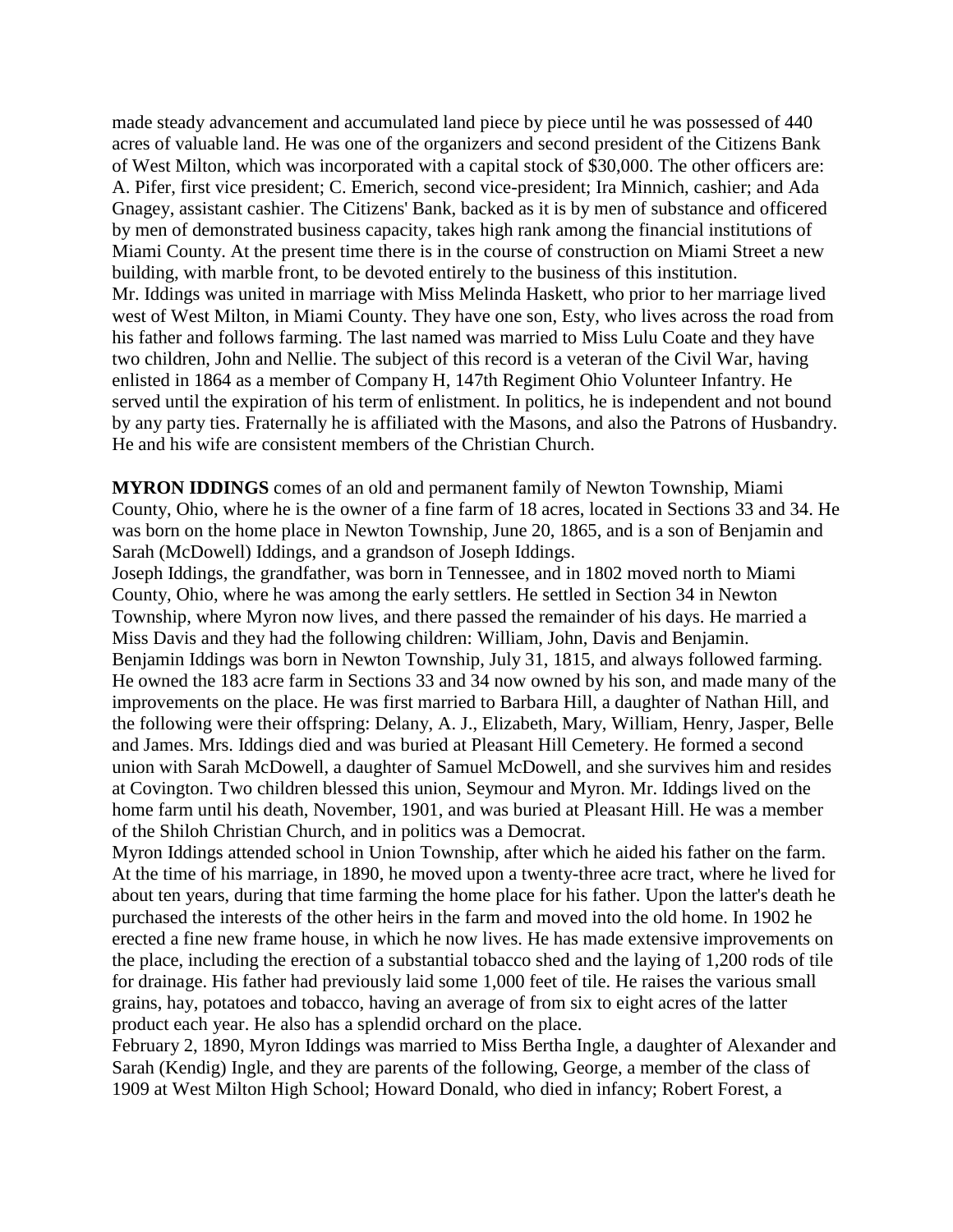member of the class of 1913 at West Milton High School; Randall Morris; Joseph Calvin; and Margaret Elizabeth. The three last named are attending the public schools of Union Township. Religiously they are members of the Friends Church. Mr. Iddings is a Democrat, but is in no sense a politician.

**NATHAN IDDINGS**, familiarly known as Nate Iddings, president of the Bradford Bank, and a member of the grain firm of Arnold & Iddings, of Bradford, may well be called one of the fathers of the town of which he has been one of the most prominent and stirring citizens for a period of forty years, or since 1869.

He was born on a farm near Pleasant Hill, in Newton Township, this county, March 17, 1841, son of David and Sarah (Hill) Iddings. His paternal grandfather was Joseph Iddings, whose father (great-grandfather of the subject of this sketch) came to Ohio from South Carolina, settling on large farm situated on the boundary line between Montgomery and Miami Counties, a part of the farm lying in each county. This immigration occurred in 1796, at which time Joseph, grandfather of Nathan, was but a boy. He followed agriculture, as did also his son, Davis Iddings, who was born in the locality southeast of Pleasant Hill, and who, as has already been seen, married Sarah Hill.

The subject of this sketch was reared on the farm and in his boyhood attended the country schools. He afterwards taught school for four years in Miami County, in the vicinity of Troy and Pleasant Hill, and proved a successful teacher. Subsequently, in the furtherance of a laudable ambition, he took up the study of law, under the guidance of Alexander Long, and after thoroughly mastering the principles of the profession, was admitted to the bar at Cincinnati, in April, 1862. Instead of at once devoting himself to the practice of his profession, he took up the business of court reporting, which he followed thereafter, for thirty-five years, serving as court reporter in ten different counties in the western part of the state. He reported in shorthand the first trial in Miami County, at which Judge Williams presided. During all this time he made his home in Bradford, taking an active part in the improvement and development of the town, and being generally recognized as one of its foremost citizens, as he was also one of its first comers. Indeed it is said that he had but one predecessor - John S. Moore - who opened a grocery store in the place when there was scarcely anything here but primitive railway station, consisting of box car set up at the side of the track, and a woodyard, where the locomotives were accustomed to replenish their stock of fuel.

Mr. Iddings was right on the heels of Mr. Moore, opening a general store almost before the latter had had time to get his trade well started. From that day until the present he has been an active factor in the business life of the town; and not only in its business life, but in practically every part or phase of its development as a progressive community. In the early days, he, with Frank Gulich, organized the voting precincts, and in spite of opposition from the towns of Covington and Gettysburg, had the village incorporated, and the special school district of Bradford, Miami and Darke Counties established. He was one of the members of the first board of education, and was, more than any other member, responsible for the establishment of the schoolhouse on its present site, which result was secured only after a long and determined fight on his part, the question being finally settled by an appeal to the popular vote. An interesting account of this contest may be found in the historical part of this volume in the chapter devoted to Education. For over thirty years Mr. Iddings has been attorney for the Pennsylvania Railroad Company. In 1893 he organized the Bradford Bank, of which he has since been the efficient president. He is the owner of a large amount of valuable agricultural property, including some ten farms in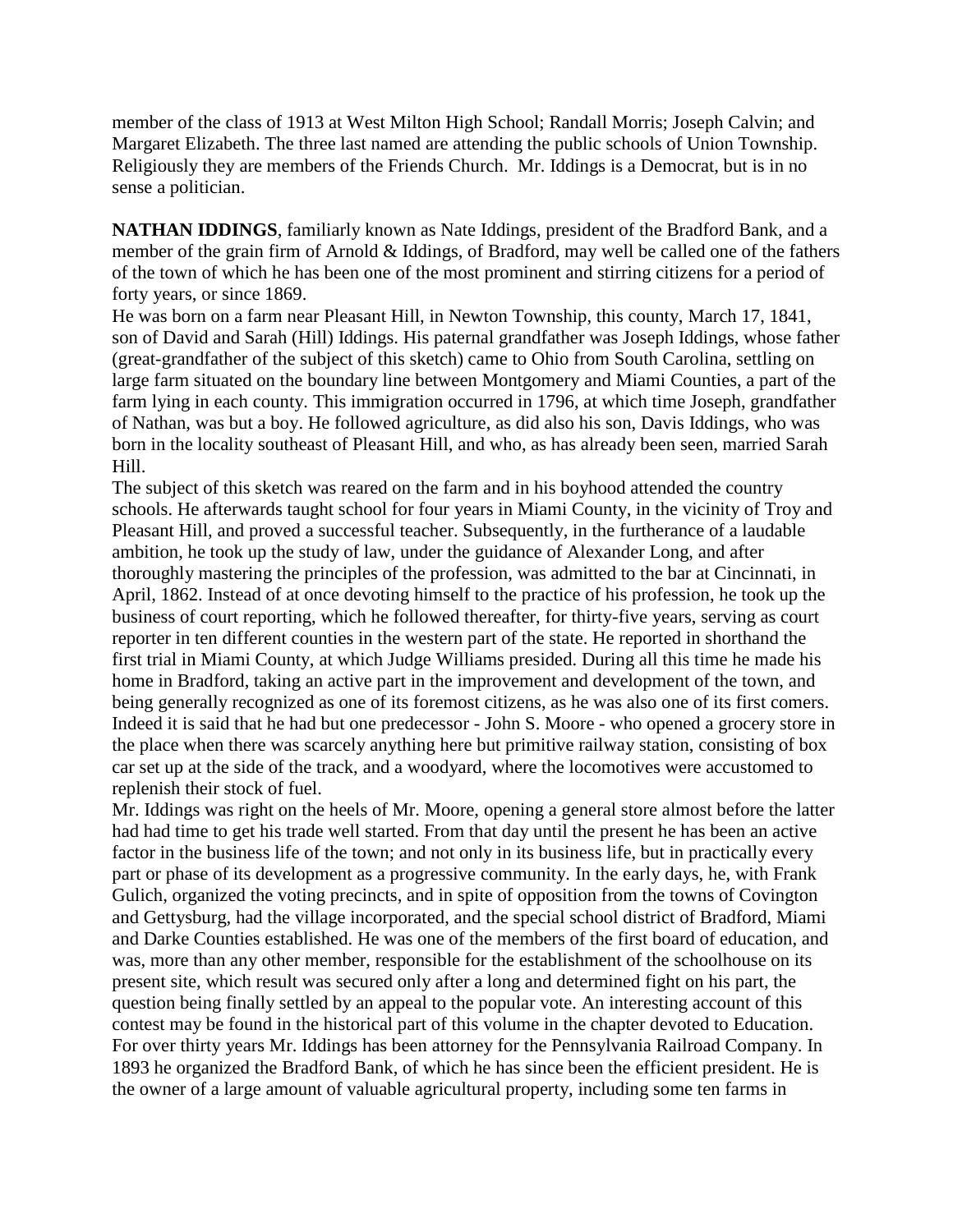Miami and Darke Counties, Ohio, aggregating about 1,500 acres. He also owns about 400 acres south of Pleasant Hill--the old home place-on which farm stands the largest barn in the state, 100x50 feet in dimensions and three stories in height, with mansard roof.

During his long and strenuous career, Mr. Iddings has been able to devote a few leisure moments to literary pursuits, and his interesting historical sketches, dealing with local subjects, and embodying for the most part his personal reminiscences of men and things, have appeared from time to time in the local journals to the interest and edification of our citizens. His own life is an integral part of the history of the town-and, it may be said, of the best part of it. He has never shirked his duty as a good citizen, but on more than one momentous occasion, has stood to his gains and maintained his position in spite of the resolute efforts of those who were opposed to his ideas and who were in the majority; and this he has done, not from any unreasoning spirit of obstinacy, but from the fact that he had carefully studied the situation and knew that the plan he advocated would in the long run be for the best interests of the community. He has always been a man of action, quick to seize the salient point of a position and profit by his advantage while others were still engaged in reconnoitering. As General Grant said, when he saw his opportunity at Fort Donelson, "The one who attacks first will win, and the enemy will have to be quick if he gets ahead of me," so Mr. Iddings in every important turning-point of his career, has acted on the same principle - with what success those who know him will be ready to testify.

Mr. Iddings was married in 1868 to Nancy Patty, a daughter of Charles Patty. They have had one child, a son Frank, who married Lillian Miles, and has a daughter, Mildred.

In addition to the agricultural property owned by Mr. Iddings, which has been already referred to, he is also the owner of about sixty houses in Bradford, which he rents.

He is a member of the Masonic Order, and is at once the guide, philosopher and friend of every interested enquirer into the history of the town in which he has for so many years made his home.

**JAMES B. KINDELL**, head of the firm of J. B. Kindell & Co., proprietors of the Sugar Grove Mills and Elevator, has met with almost phenomenal success with the enterprise mentioned. From an humble beginning he has built up a plant whose name is a household word throughout this section of the state. He was born in Johnston County, Arkansas, April 12, 1860, and is a son of Ezekiel and Nancy (Tate) Kindell.

Ezekiel Kindell was born in Shelby County, Ohio, May 25, 1835, and there passed his boyhood days. He emigrated with his uncle, Alden Boggs, in 1855, to Arkansas to become his head miller, having learned the miller's trade with his father, Benjamin Kindel, in a waterpower mill on the Miami River between Piqua and Sidney, Ohio. During the Civil War be enlisted as a private in Company A, Second Regiment of Arkansas Volunteer Infantry, with which he continued throughout the service. He was advanced to the rank of first lieutenant and later served as acting captain of his company.

He was discharged in August, 1865, after serving in the army four years. After the war he moved north to Miami County, Ohio, where he thereafter lived, following the carpenter's trade and millwrighting until 1882.

In partnership with his son, J. B. Kindell, he was engaged in milling at Sugar Grove for many years, then moved to Covington and built an elevator, which business he conducted for five years, being succeeded by S. J. Rudy. He died in November 1907, and was buried in the Covington Cemetery.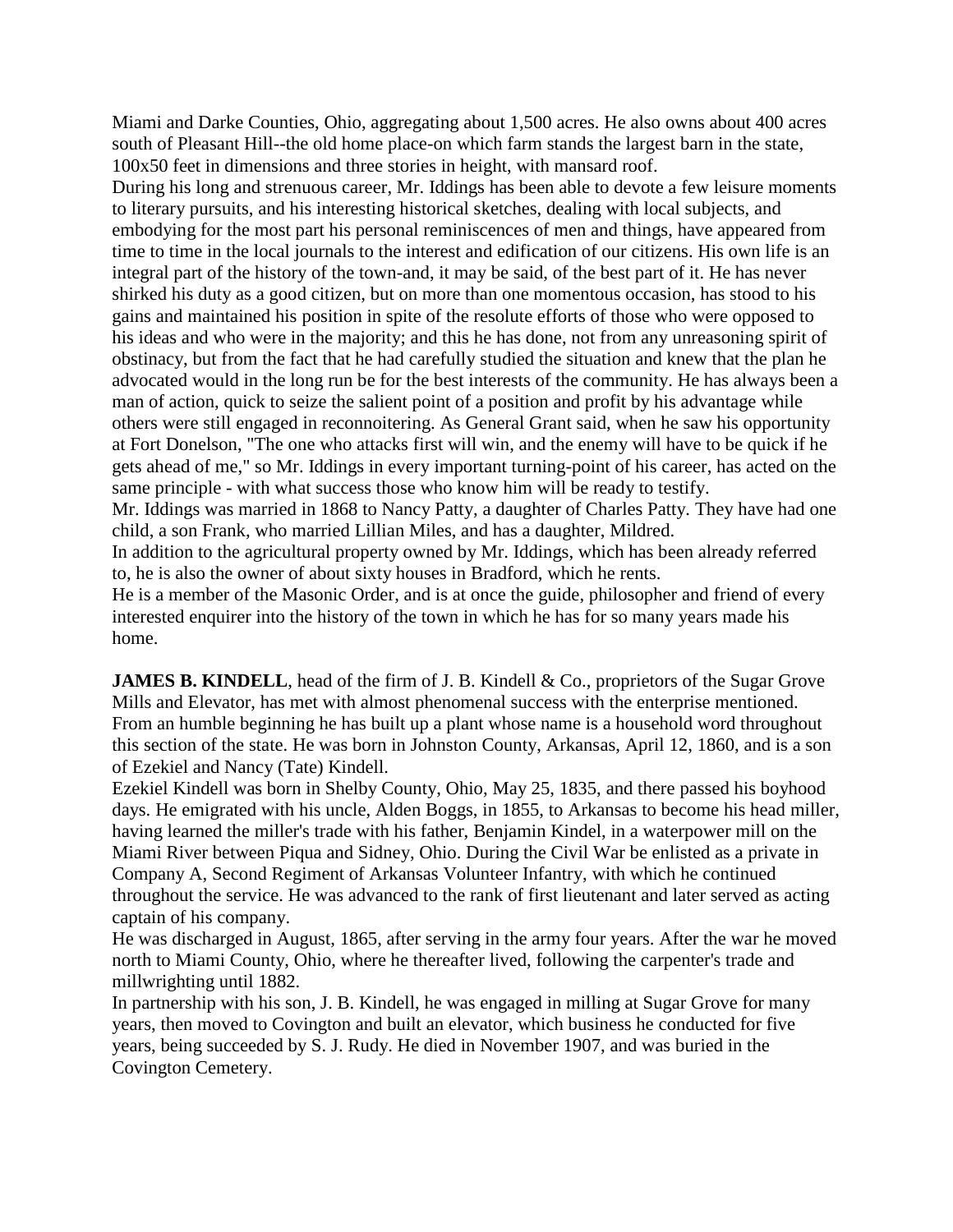Mr. Kindell was first married in Arkansas, to Miss Nancy Tate, a daughter of James M. and Anna (Mears) Tate. The Mears and Tate families were pioneer ones in Arkansas, removing there from Georgia at a very early period. This union was blessed with the following children: Nancy, deceased; Mary, Alice, Sarah, Dora, George Washington, and James Benjamin, whose name appears at the head of this record. Mrs. Kindell died in May, 1873, and was buried in the Covington Cemetery. Mr. Kindell formed a second marriage in the spring of 1875 with Miss Sarah Jane Fine, a daughter of David M. and Rebecca Fine, and they had four children: Clifford, Ray, Bessie, and Lulu, of whom the three first mentioned are deceased. Mr. Kindell's second wife died in 1906 and also was buried in the Covington Cemetery. Religiously he was a member of the Church of the Brethren. He was a Democrat in politics.

James B. Kindell attended the public schools of Newton, Newberry and Washington Townships, and in 1877 he went to Arkansas to reside with his grandfather, whom he assisted on the farm for three years. When he returned to Miami County he had \$300, with which he started in the milling business in Newton Township, in partnership with his father, under the firm name of E. Kindell & Co. John Reid, Sr., was also interested in the business, which was conducted as a company. At the end of ten years it was reorganized as E. Kindell & Son, and the latest improved machinery for the milling of flour and meat was installed. In 1894, through his father's retirement from the firm, the subject of this sketch became sole owner and proprietor. He thereupon remodeled the mill to the latest sifter system, and built a new residence and the other buildings on the place. He also bought a farm of 100 acres, lying directly across the river from the plant. On February 26, 1898, the mill was entirely destroyed by fire, and resulted in a serious loss to him, only about one- half, or \$3,700, being covered by insurance. Phoenix-like he arose from the ashes and built the present mill. In order to clear his indebtedness, he sold his farm of 100 acres, and on October 14, 1898, he began operating his new plant. He installed the very latest and most approved machinery known to produce the highest grade of flour from soft winter wheat. He installed the roller system, with corn scourers and steam dryers, and the very best equipment for the manufacture of corn meal. He again started up with an indebtedness of \$12,000 hanging over him, but phenomenal success cleared this away in a few years. He prospered to such an extent that he again bought land, purchasing eighty-four acres near the mill, on which be has erected tobacco sheds. In 1907 he purchased sixty-four acres in Darke County, which he has since sold (in 1909). Prior to 1895 Mr. J. N. Arendall was connected with the plant as head miller, and in recognition of his valued services he was at that time admitted to working partnership in the enterprise. Mr. Kindell owns all the real estate.

The principal brands of this mill are Invincible Patent flour, Pearl and Golden Dent corn meal, and Germ Graham flour, all of which are well known to the public. The methods of this firm in doing business are progressive and original and have brought gratifying results. Anyone wishing to call them up on business can do so at the firm's expense from the following towns: Laura, Potsdam, West Milton, Ludlow Falls, Pleasant Hill, Fidelity, Union, Englewood, Polo, Bloomer, and Covington, as the firm is flat-rated both ways with the Covington Home Telephone Company.

On September 22, 1889, Mr. Kindell was united in marriage with Miss Eva J. Graft, a daughter of David and Lavinda (Swihart) Graft. Her parents were formerly of Mexico Indiana, and then settled at Peru, Indiana; they were people that occupied a prominent position in that place. Mrs. Graft died in 1877 and was buried at Deedsville, Indiana. Mr. and Mrs. Kindell have a daughter, Alice Marie, who successfully passed the Boxwell examination at thirteen years of age, and graduated from the Newton Township schools in May, 1909, and will enter Covington High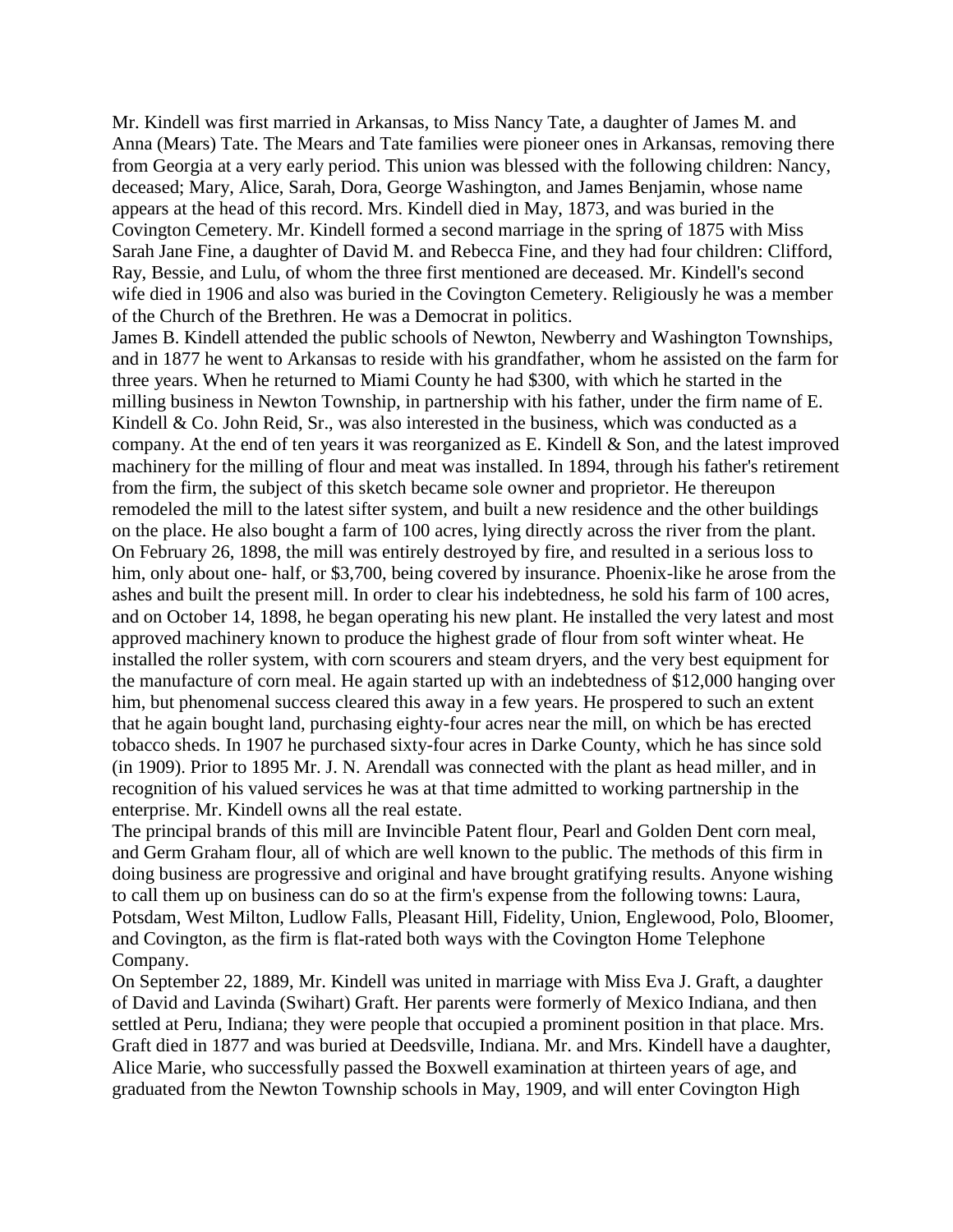School in the fall of 1909. The family are members of the Church of the Brethren. Mr. Kindell is an independent Democrat in politics.

It is seen by the foregoing that Mr. Kindell is a born miller. His grandfather, Benjamin Kindell, was a miller before his father, and came from Scotland, where his father was a miller. Benjamin Kindell, the grandfather, built the original Sugar Grove Mills and improved the waterpower in 1830, having built himself and installed the first undershot water-wheels here in western Ohio. The present owner has had set two large turbine water-wheels of the Victor pattern, which produce ample power to drive the 50-barrel flouring mill, all scourers, corn mill rollers, making fifteen bushels of fine table meal per hour, together with the wagon dump and corn elevator taking care of a fifty-bushel load of corn every twenty minutes. Mr. Kindell is so infatuated with milling that he expects always to remain in the business at Sugar Grove, as he thoroughly believes in the community, from the support which he has received in the past.

**GEORGE E. KINNISON**, a well-known farmer and representative citizen of Newton Township, Miami County, Ohio, is the owner of sixty acres of land in Section 26, Range 4, of that township. He was born in Washington Township, Miami County, Ohio, April 5, 1864, and is a son of George and Elizabeth (Halderman) Kinnison. George Kinnison was born in Virginia, December 9, 1831, and was five years of age when he moved with his parents to Jackson County, Ohio. There he grew to maturity and lived until lie was twenty-eight years of age, then moved to the vicinity of Covington, in Miami County, Ohio. He had a farm lying partly in Newberry and partly in Washington Township, on which he lived until, 1877, when he bought a sixty-acre tract in Newton Township. He continued on the latter until 1900, then moved to the place where his widow now lives, about one-half mile south of Covington. He died there on May 9, 1909, and was buried at Pleasant Hill Cemetery. Religiously, he was a member of the Christian Church. He was a Democrat in politics, and took an earnest interest in public affairs, but never dabbled in politics. Mr. Kinnison was married in Jackson County, Ohio, to Miss Elizabeth Halderman, and they were parents of the following children: Clara, Mary F., Laura, George E., Emma, Rosa, Wesley, Myrtle, Ella, and one who died unnamed. George E. Kinnison first attended what was known as White's schoolhouse, one mile east of Covington; after six terms in that school, his parents having moved to Newton Township, he attended the Buckeye school in that township. He next engaged in farming, working out by the month, until his marriage in 1884, when he moved onto a twenty-acre farm in Newton Township. He moved from that place in 1895 to the sixty acres on which he now lives, in the same township. He first lived in the old log house, which was built on the place by John Sloan at an early date, but more recently has occupied a fine new frame house which he erected. He also put up the other buildings on the place, and has made many other important improvements, including the laying of 1,000 rods of tile for drainage. He is a Prohibitionist in politics, and served three years as township trustee, as well as member of the school board at different times. In February, 1884, George E. Kinnison was married to Mary J. Awker, a daughter of James and Malvina Awker, and they became parents of five children, namely: Elmer, who married Blanche Niswonger, daughter of David and Nellie Niswonger, and has a daughter named Ruth; James; Clyde F.; Wilbert D., and Stephen. Religiously, they are members of the Christian Church, and Mr. Kinnison serves as financial secretary of the church organization.

**HENRY LANDIS**, one of Newton Township's most progressive citizens and farmers, is the owner of 120 acres of well improved land, and follows diversified farming. He was born near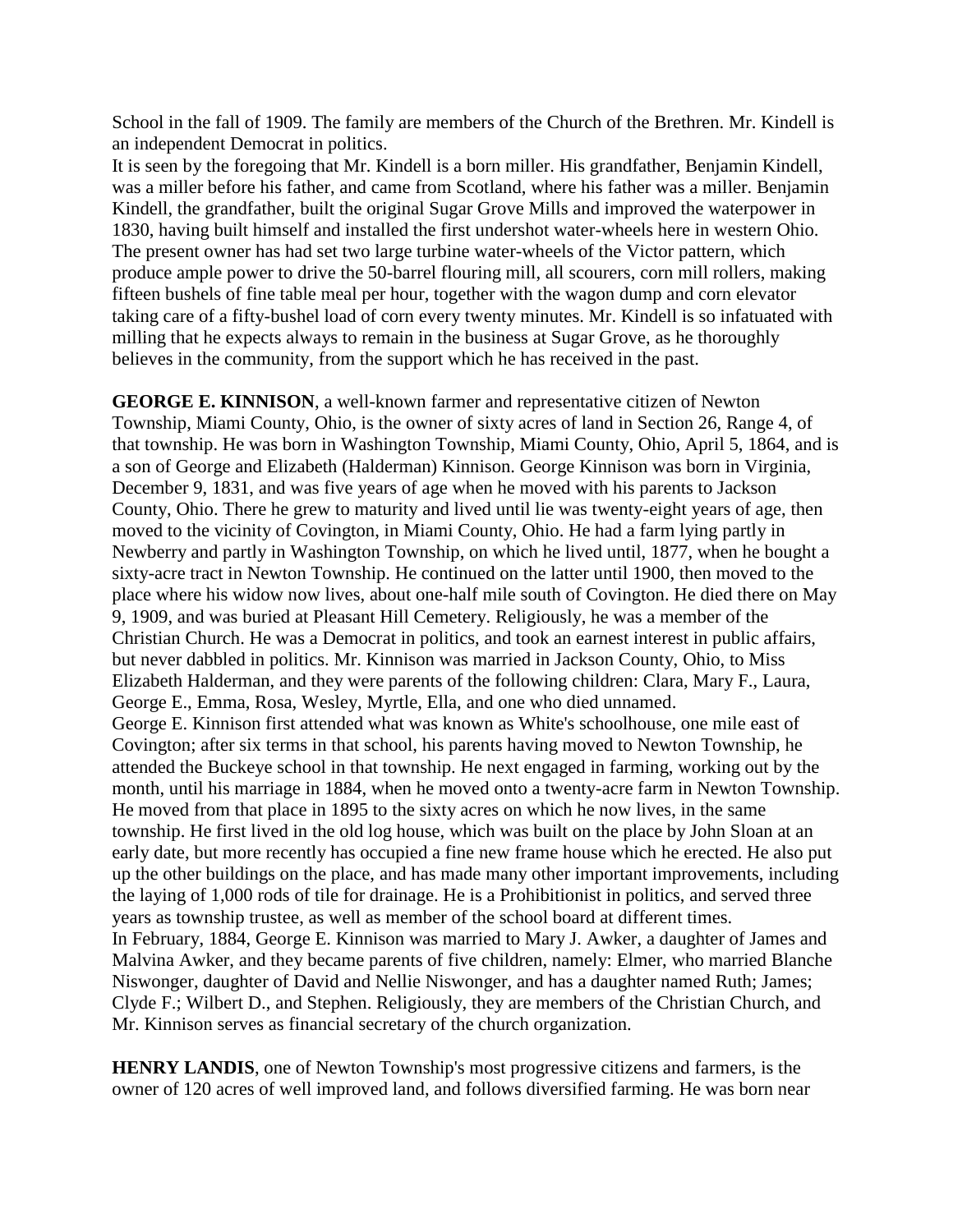Pleasant Hill, Miami County, Ohio, September 26, 1855, and is a son of Daniel and Susan Ann (Deeter) Landis, the father being a native of Greene County, Ohio, and the mother of Miami County.

Daniel Landis was a prominent farmer and well-to-do citizen of Newton Township, and at his death was the owner of 180 acres of land in Miami and Darke Counties. In 1874 he purchased 210 acres, but of this he subsequently sold 110 acres. He died in 1899, at the age of seventy years; his wife died in her sixty-seventh year, and both lie buried in Sugar Grove Cemetery. She was a daughter of Abraham and Barbara Deeter. Mr. and Mrs. Landis were parents of the following children: Hannah, Barbara, Henry, David, Lydia, Kate, Susan, Tina, Sarah, Abraham (deceased), John, Myra, and one who died in infancy.

Henry Landis, subject of this biography, first attended the common schools of Darke County, and later those of Miami County. He turned his attention to farming in his youthful days, and continued to live with his father until three years after his marriage; then, in 1887, he moved upon the farm on which he now lives. He was for a period of seventeen years engaged in the butchering business, and during that time made two trips each week to market. In the meantime he carried on farming operations in a most active manner, raising the various small grains, hay and potatoes. During the past eight years he has raised tobacco quite extensively, each year devoting twenty-five acres to the growing of that product. The improvements on his farm are exceptional; he has laid 3,500 feet of tile for drainage, and set out 500 cement posts for fencing. He has a wind pump, with gasoline engine attached, with which facilities he is enabled to irrigate ten acres of ground. He is enterprising and progressive in his ideas and farms along modern and approved methods.

January 12, 1884, Mr. Landis was united in marriage with Miss Katherine Bashore, a daughter of W. H. and Hetty Bashore., The following children were born to them: John, deceased; Emma, who married Walter W. Jones, of near Covington, and has three children: Helen, Mary and Harriet; Grace, who is deceased; Albert, who is a member of the class of 1912 in Ohio State University at Columbus; and Fred, deceased. Religiously they are members of the German Baptist Church, of which he is a deacon. Politically he is a Republican.

**MORGAN LEONARD,** a retired farmer living on his valuable farm of fifty acres, which is situated in Section 13, Range 4, Newton Township, is one of the representative citizens of this section, having served in the most important township offices and for the last eight years been a member of the Board of Trustees. He is also an honored veteran of the Civil War. He was born March 30, 1845, in Juniata County, Pennsylvania, and is a son of Reuben and Elizabeth (Airgood) Leonard.

The parents of Mr. Leonard spent their lives in Pennsylvania. They had ten children: Thomas, Milo, Morgan, Elizabeth, Scott, John, Samuel, Alva, Jersey and Jane. Reuben Leonard and wife attended the Dunkard Church. He was a strong Republican and his son remembers that he frequently sent his boys out on election day to remind voters of their duty to come to the polls. Morgan Leonard attended schools at Oakland Mills, Juniata County and then went into the railroad shops. He later went on the road as a brakeman, became a fireman and later was an engineer and was serving in that capacity when he entered the army as a member of Company A, Eighth Ohio Volunteer Calvary. He was in the service for eighteen months, and during this time was wounded seriously three times and was so incapacitated that he was obliged to retire from the service. It was a long time before he regained his health, and for three years he worked as a silversmith, with his father-in-law at Covington, where he continued to live after his marriage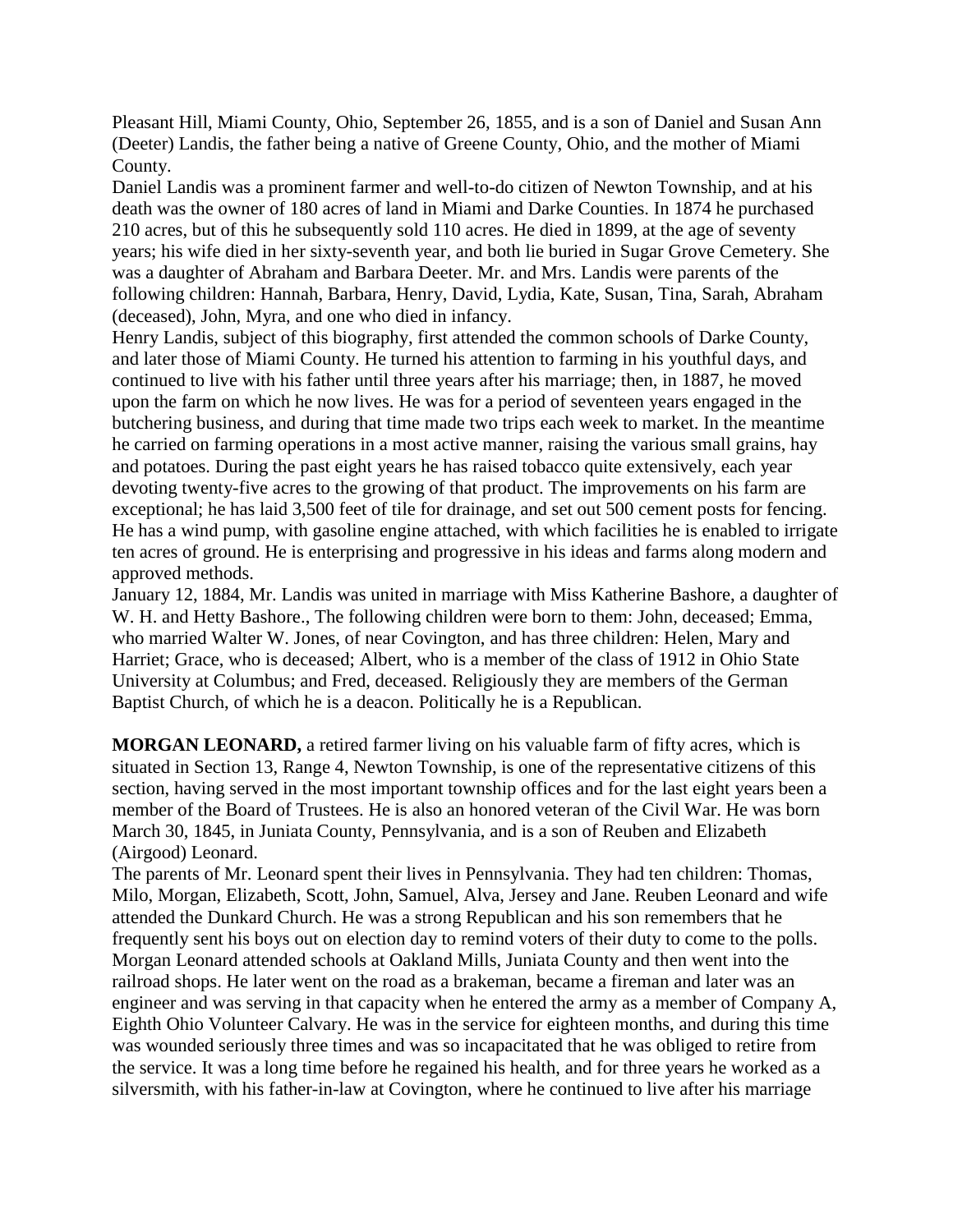until he came to his present farm. Of this he cleared forty acres and drained 850 rods, putting down tile. He also put up all the substantial buildings and made all other improvements and carried on a general line of agricultural work until he retired. He is a leading Republican in this section and has taken an active part in public matters. For eight years he served as supervisor of Newton Township and has been a trustee for the same length of time. At times he has served in other capacities, always with good judgment and a fit recognition of responsibility. On one occasion he was kept away from home for six weeks while serving on a United States jury, at Cincinnati, and on several other times has served on the grand jury at Troy. Mr. Leonard was married March 4, 1864, to Miss Matilda Varner, a daughter of Daniel G. and Mary Varner, and they had eight children, namely: Daniel G., deceased; Reuben, who resides at home; Elizabeth, deceased; Alva, who married Jessie Hoffman; Belle, who married John Marshall, of Darke County, and has two children-Ray and Ira; Annie who married Irwin Shell, and has one son, Harley; Irwin, who lives at home; and Minnie who is the wife of Silas Silvers. Mr. Leonard and family attend the Dunkard Church. He is a valued member of the Dan W. Williams Post, G. A. R. No. 369, at Pleasant Hill of which he has been vice-commander for several years.

**HON. FRANK M. LONGNAKER**, one of Pleasant Hill's most prominent citizens, who filled the mayor's chair for eight years and for eight years was postmaster, is identified with many of the important business concerns of this section. He was born at Pleasant Hill, Miami County, Ohio, May 8, 1869, and is a son of Ephraim and Eunice (Hill) Longnaker.

Ephraim Longnaker was born in Juniata County, Pennsylvania, and he came to Ohio in l859. He enlisted for service in the Civil War, early in the days of the Rebellion, and was a member of the Ninety fourth Regiment, O. Vol Inf., and was not mustered out until the close of hostilities sent the surviving soldiers back to their homes. At one time he was captured by the enemy, and was confined in Libby Prison. He is a highly respected resident of Pleasant Hill, where he has been employed as a carpenter, and also has conducted a boot and shoe store for a number of years. He is a Republican in politics, and one of the leading members of the Christian Church.. He married Eunice Hill, a daughter of John W. Hill, and they have three children, Frank M., Jennie and Milton.

Frank M. Longnaker spent all his school days at Pleasant Hill, and after completing the high school course learned telegraphing. He was then employed for five years as agent and operator for the C.H.& D. Railroad, settling at Celina after his marriage and spending four years as agent there. He then became interested in the handling of sand and gravel, and in September, 1894, went into the business in Newton Township with Martin Himes, under the firm name of the Longnaker & Himes Company, of which is president. After his long term as mayor terminated, he became manager of this company, and a large measure of his time is taken up in directing its affairs, the enterprise being one of considerable importance and giving employment to a large number of workmen. He is also a stockholder and a director in the Pleasant Hill Banking Company. In politics he is an ardent Republican. He has served one term as justice of the peace, and at present is president of the School Board.

Mr. Longnaker's business success has been phenomenal, and to his own industry, foresight and good judgment must a large part of it be attributed. When he went into business it was without one dollar of capital. With his partner he now owns a concrete manufacturing plant, and gives steady employment to twelve workmen, who handle from twenty-five to fifty cars of sand and gravel a day, shipments being made to all points on the C.R. & D. Railroad. Together with his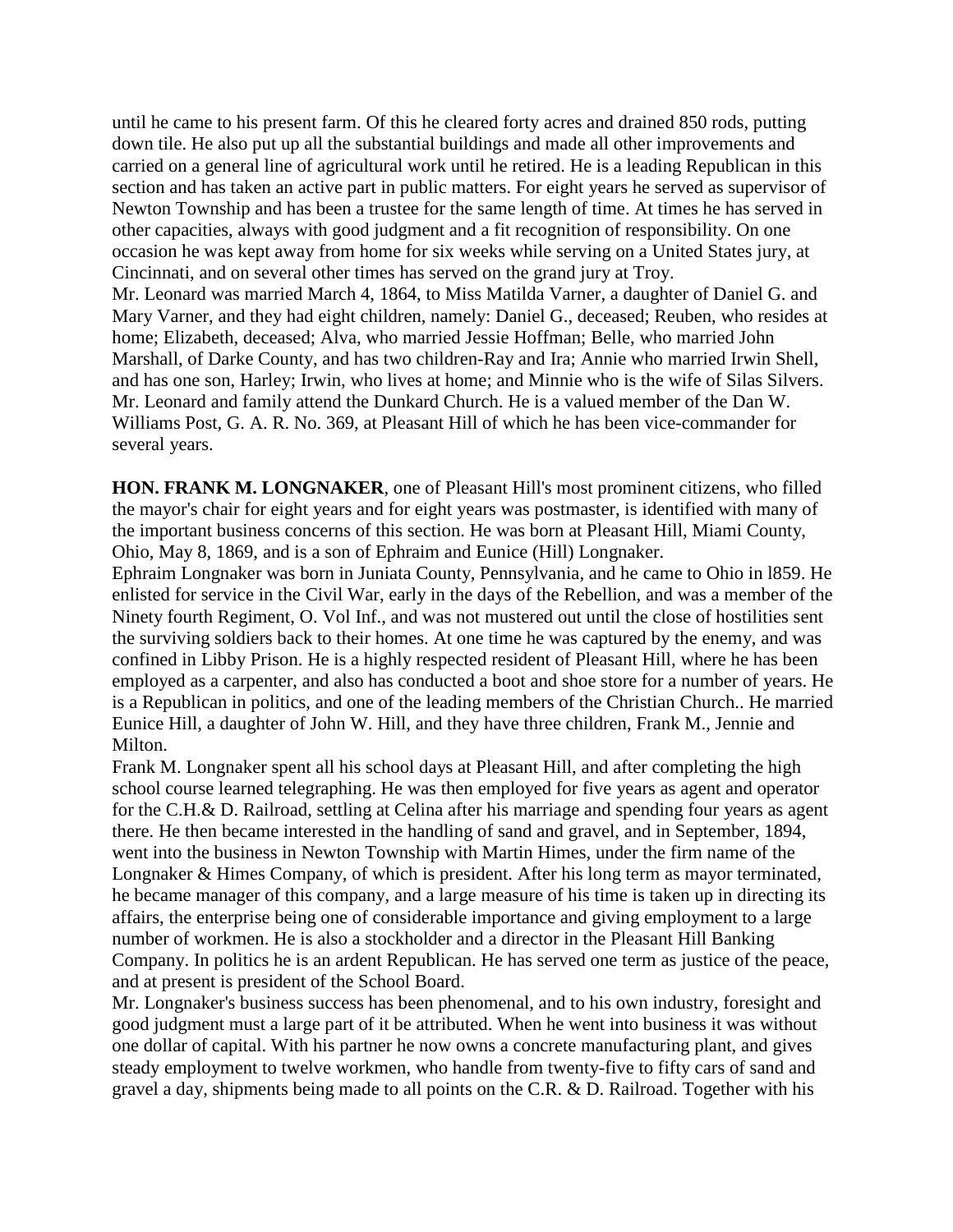other business interests, which have been acquired through the same channels of industry, Mr. Longnaker finds himself a very busy man, and in a fair way to become one of the most substantial men of this section.

On August 13, l891, Mr. Longnaker was married to Miss Avis Ely, a daughter of George W. and Annie Ely, and they have one daughter, Miriam, who is a student in the Pleasant Hill High School. The family are members of the Christian Church at Pleasant Hill, Mr. Longnaker being one of the trustees. He is identified with the Masons, belonging to the Chapter at West Milton, and is also an Odd Fellow.

**A. F. MIKESELL**, one of Newberry Township's well known citizens, who is now living in his handsome brick residence situated on a small farm of twelve and one-half acres on the Shelby County Turnpike, one mile north of Covington, was born on a farm one mile north of Pleasant Hill, Miami County, Ohio, July 3, 1842, is a son of John and Susan (Friedly) Mikesell, of Covington.

A. F. Mikesell, who is better known as Fridly Mikesell, remained on the farm on which he was born until six years of age, when his parents moved to Clayton, Newberry Township, shortly thereafter, however, removing to Covington, where Mr. Mikesell obtained his education. When a young man he secured a tract of 133 acres of land situated two and one-half miles west of Covington, on Greenville Creek, and while living there he was married. For about five years after this event Mr. Mikesell continued on this farm, and then sold out to purchase a property of 100 acres, located across the road from that which he now occupies, and he was here engaged in agricultural pursuits for a period covering thirty-five years. He became one of the best known farmers in Newberry Township, and after a long and active agricultural life retired to his present property, on which, in 1907, he erected a beautiful brick residence. He is also the owner of considerable property in New Mexico and Oklahoma.

In 1867 Mr. Mikesell was united in marriage with Jane Beery, who was born in Bremen, Fairfield County, Ohio, a daughter of Levi and Margaret (Short) Beery, who removed to Iowa when Mrs. Mikesell was about three and one-half years old. There Levi Beery was engaged in farming and milling. To Mr. and Mrs. Mikesell there were born eight children, as follows: Arthur L., who graduated from Covington High School, studied medicine at the Chicago Homeopathic Medical College, spent eighteen months in the County Hospital, Chicago, and is now engaged in the practice of his profession at Fort Wayne, Indiana, married Harriet Isabelle Kimball, and they have one child, Helen B. Alma, who married Charles L. Trump, died October 7, 1905, leaving one child, Florence Janice; Nora, the wife of Ira J. Gump, has four children, Lucile, Luther, Joseph and Rosella, and lives in Covington; Vinnie, the wife of J. S. Flory, lives at Bridgewater, Virginia, Mr. Flory being a teacher in the Bridewater College; Maurice, general manager of the Miami Ranch, in New Mexico, married Elizabeth Rosenberger, and has two children, Margaret and Andrew Frank; John Levi, is a farmer and real estate dealer of Oklahoma; Margaret, the wife of Dr. Bernard J. Kendell, of Tippecanoe City, has two children, Sarah Jane and John Jacob; Wilbur B., is attending the Ohio State University, at Columbus.

Mr. Mikesell was a school director in Newberry Township for many years, and was president of the School Board of Covington at the time the new school building was erected. He is a member and a deacon of the Brethren Church.

**JACOB MUSSELMAN**, township trustee of Newton Township, and a stockholder in the Pleasant Hill Banking Company and the Stillwater Bank of Covington, now lives retired on his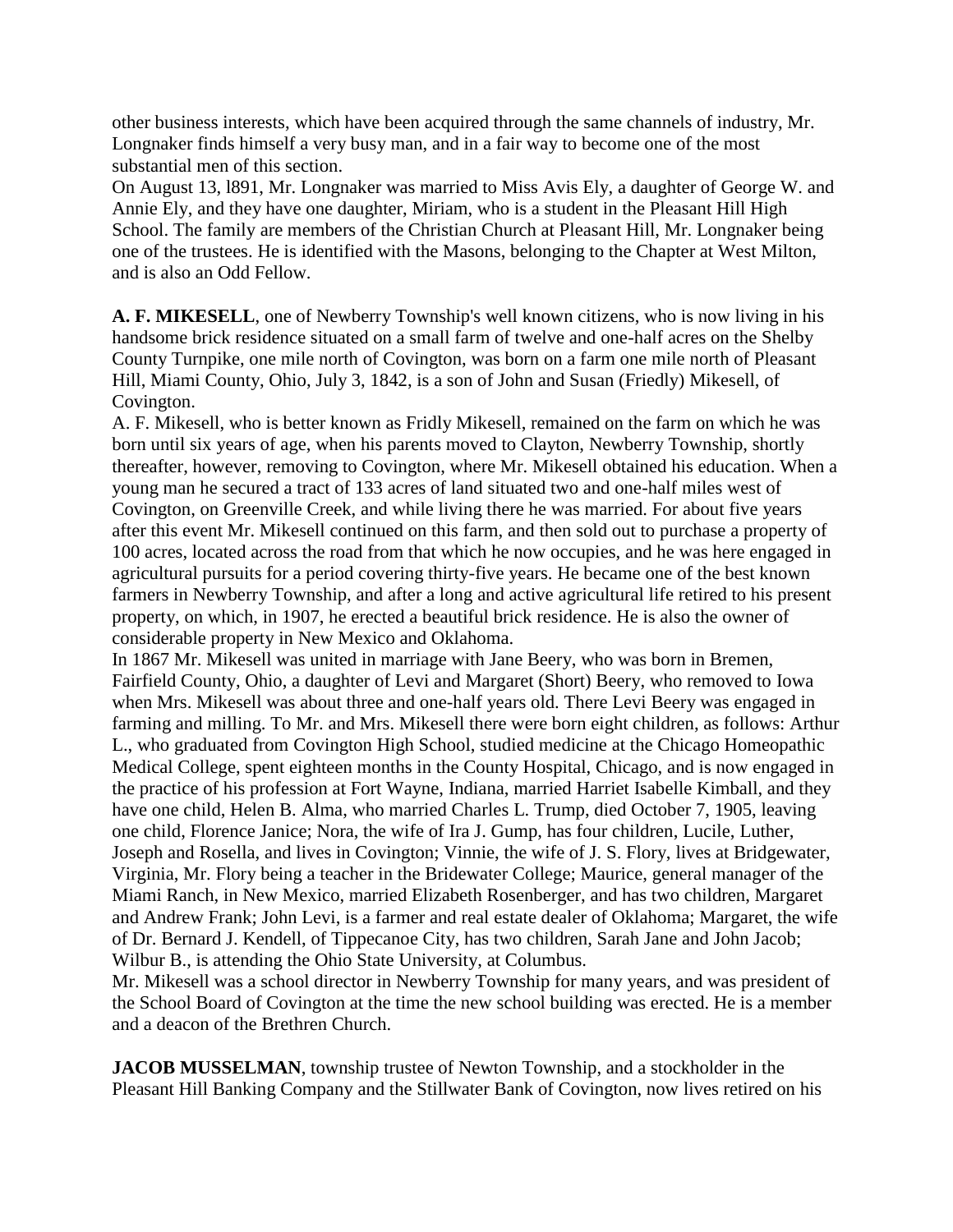excellent farm of eighty acres, which is situated in Section 22, Range 5, near the Troy and Pleasant Hill Turnpike Road. He was born in Washington Township, Montgomery County, Ohio, December 3, 1852, and is a son of John and Sarah (Smith) Musselman.

John Musselman was born in Lancaster County, Pennsylvania, and came from there to Ohio in early manhood. He settled nine miles south of Dayton in Montgomery County, and from there came to Miami County in 1871, buying a farm of 142 acres on the Troy and Covington Turnpike, of the Williams heirs. He cleared a part of this farm and repaired the buildings and did a large amount of draining, putting his land in good condition, and with other products, grew about four acres of tobacco a year. He was a large, robust man, weighing about 250 pounds, and for years prior to his death had been more of less afflicted with heart trouble. His death occurred December 21, 1907 and his burial was in the Covington Cemetery. He was a member of the German Reformed Church. In Montgomery County he married Sarah Smith, a daughter of Philip Smith, and they had five children: Jacob, Eliza Ann, Ellen, Emma Idella, and John F. Of these, Ellen is deceased. The mother of these children still resides on the old homestead. Jacob Musselman attended school near Woodburn, in Montgomery County. He helped his father after coming to Miami County and remained at home for about seven years after his own marriage. He then came to his present farm, erecting a new house, a number of other buildings, including tobacco and cattle sheds, and repaired the barn, putting everything into fine condition. He cleared about six acres of the place, and now and then has done a little draining, but his land has required a very small amount of special attention. Mr. Musselman now lives retired, having turned the active operation of the farm over to his capable son-in-law.

Mr. Musselman was married January 25, 1877, to Miss Missouri F. Whitman, a daughter of Edward and Mary Whitman, and they have one daughter, Emma Idella, who married Mack Hawn. Mr. and Mrs. Hawn have two sons, Ralph E. and Paul M. Although no longer actively working his farm, Mr. Musselman finds plenty of occupation. His fellow citizens have frequently elected him to township offices, and he gives close and careful attention to his official duties. Since 1908 he has been a trustee of the townships formerly served with the greatest efficiency as superintendent of the turnpike. A long life spent mainly in the open has given him health and vigor, and Mr. Musselman could easily pass for a man many years younger than the age he acknowledges.

**JOHN G. MYERS**, grain merchant and tobacco dealer, residing at Pleasant Hill, is one of the leading business men of Miami County, being a stockholder in the First National Bank at Troy, vice president of the Pleasant Hill Banking Company, president of the Myers Grain Company, and manager of the Myers & Patty Elevator Company. He was born July 1854, in Lancaster Count Pennsylvania, and is a son of Michael and Susan (Groff) Myers.

Michael Myers was born in Lancaster County, Pennsylvania, August 15, 1831, and is a retired resident of Pleasant Hill. He remained in his native place until after, his marriage and the birth of five children when he came to Miami County, Ohio, and settled first at Pleasant Hill. Later he bought a farm of twenty-five acre, but sold it and then went to Brownsville, Nebraska, where he engaged in a butchering business for a time, after which he returned to Pleasant Hill and for twenty subsequent years was engaged in a huckstering business, purchasing twenty-six acres of land in Newton Township. He is a stockholder in the Pleasant Hill Banking Company. In politics he is a Democrat, and for a number of years he served in the Town Council, during which he advocated many of the reforms and improvements which have made the place an excellent one both for business and residence. He is a leading member of the Christian Church. He married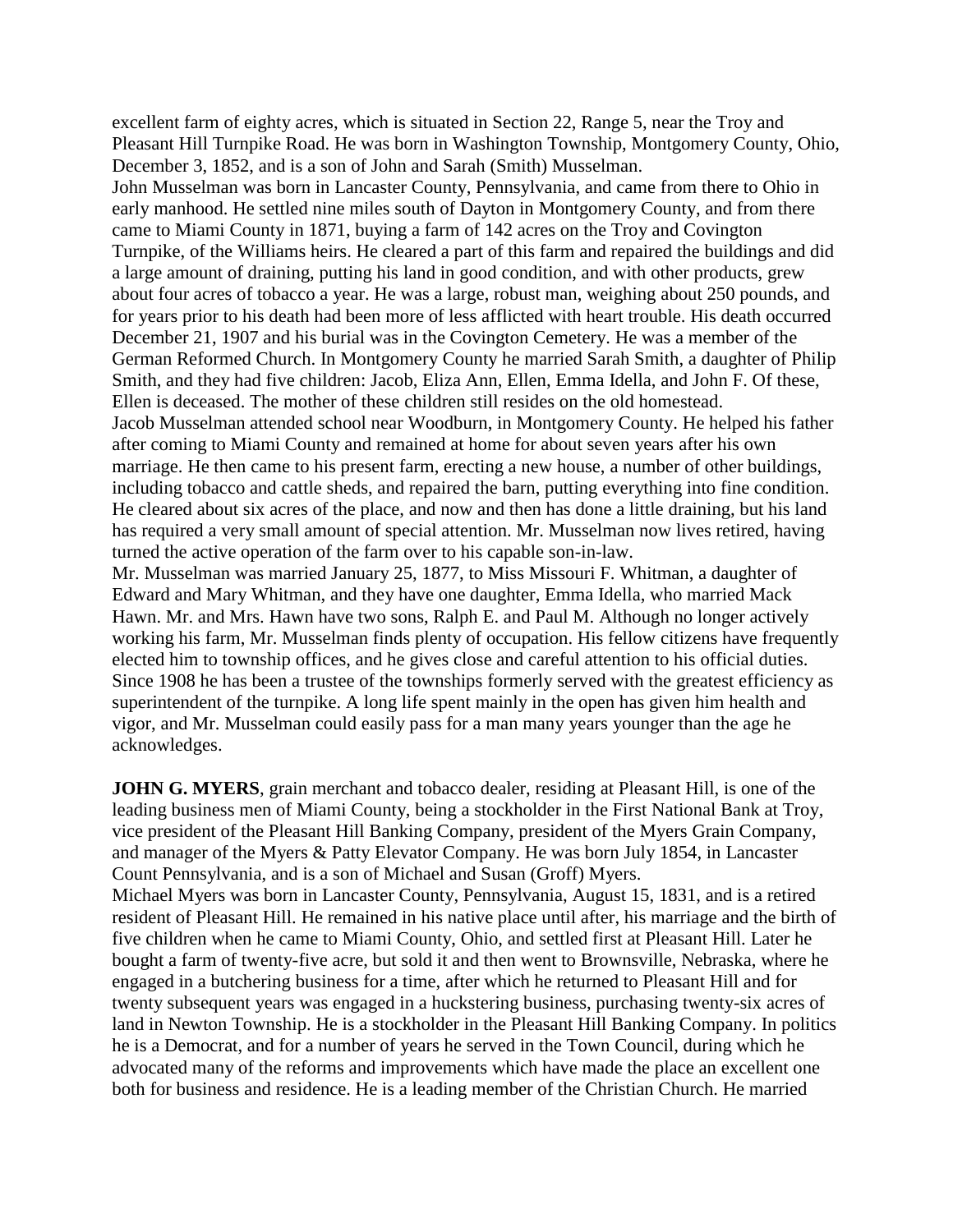Susan Groff, a daughter of John Groff, and they had six children: John G.; Amos and Monroe, Mary Ann, Isaac and Henry, who is a resident of Chicago, Illinois. Amos, Monroe and Isaac are now deceased. Mary Ann married John S. Debray, lives at Dayton, and they have two children, Joe and Wanda.

John G. Myers finished his education in. the Pleasant Hill schools and then helped his father both in this section and during the time the family lived at Brownsville. Later he helped his father in the huckstering business and operated a wagon for about fifteen years. In 1879 he built the elevator known as the Myers & Patty at Pleasant Hill and also bought one at Ludlow Falls, and at Maria Stein, Mercer County, and built one at Reignville, all of these being owned by the Myers & Patty Company. In 1893 he went into the tobacco business at Pleasant Hill. His interests are numerous and important, but he has a firm grasp of all their details and has the reputation of being one of the most farseeing and able business men of this section.

In October, 1874, Mr. Myers was married to Miss Mary Belle Patty, a daughter of Dr. William and Sarah Jane Patty. They had two sons, Charles M. and William M. The former is connected with the Myers Grain Company as manager, and operates track buying at Columbus, Ohio; married Florence Favorite, and they have three children: Mary Belle, Carolyn and Ouida. William M. is manager of the Myers grain business at Lockburn, Ohio, and is treasurer of the Myers Grain Company. The mother of these sons died June 29, 1889. Mr. Myers was married (second) August 14, 1890, to Miss Alwilda Ellis, a daughter of James and Lydia Ellis, of Clinton County, Ohio, and they have one daughter, Vesta Marie, who is in school.

**ZENAS PIERCE,** who for twelve years has served as justice of the peace at Pleasant Hill, is one of the substantial as well as representative men of this section, owning two improved town properties and an excellent farm of forty-six acres situated in Newton Township. He was born in Union Township, Miami County, Ohio, April 17, 1834, and is a son of Samuel and Millie (Iddings) Pierce.

Samuel Pierce was born in Pennsylvania, October 15, 1785, and lived to be seventy-eight years of age. His parents took him to Virginia when eight years old and when nineteen he came to Ohio and located in Miami County, building the third log cabin that was erected in West Milton. He was a carpenter and wagonmaker by trade. Although he acquired many farms he did little actual farm work after clearing up his first property, finding profitable employment for his time in work at his trade and also in dealing in farm lands and in stock. He had fourteen farms at one time and to each of his twelve children he gave a good property. He was a Republican in politics and served for two terms as county commissioner. On May 3, 1810, he married Millie Iddings and they had the following children: Ruth, Margaret, Malinda, Gainer A., Almira, Samuel, William, Hannah, Mary, John, Clarkson, Zenas and Benjamin, the last mentioned of whom died an infant.

Zenas Pierce attended the district school in Union Township nearest his home and then worked on the farm for his father until he reached his majority and then went to farming for himself in the same neighborhood and remained on the farm until he was about forty-five years old and then conducted a hardware store at Bradford for seven years, after which he moved his store to Pleasant Hill. He soon took so active an interest in the public affairs of the place that he was elected a member of the town council and subsequently justice of the peace, in which office he has served his fellow citizens to their entire satisfaction, dispensing justice impartially and according to legal procedure. He has been a zealous Republican ever since he cast his vote for John C. Fremont for President of the United States.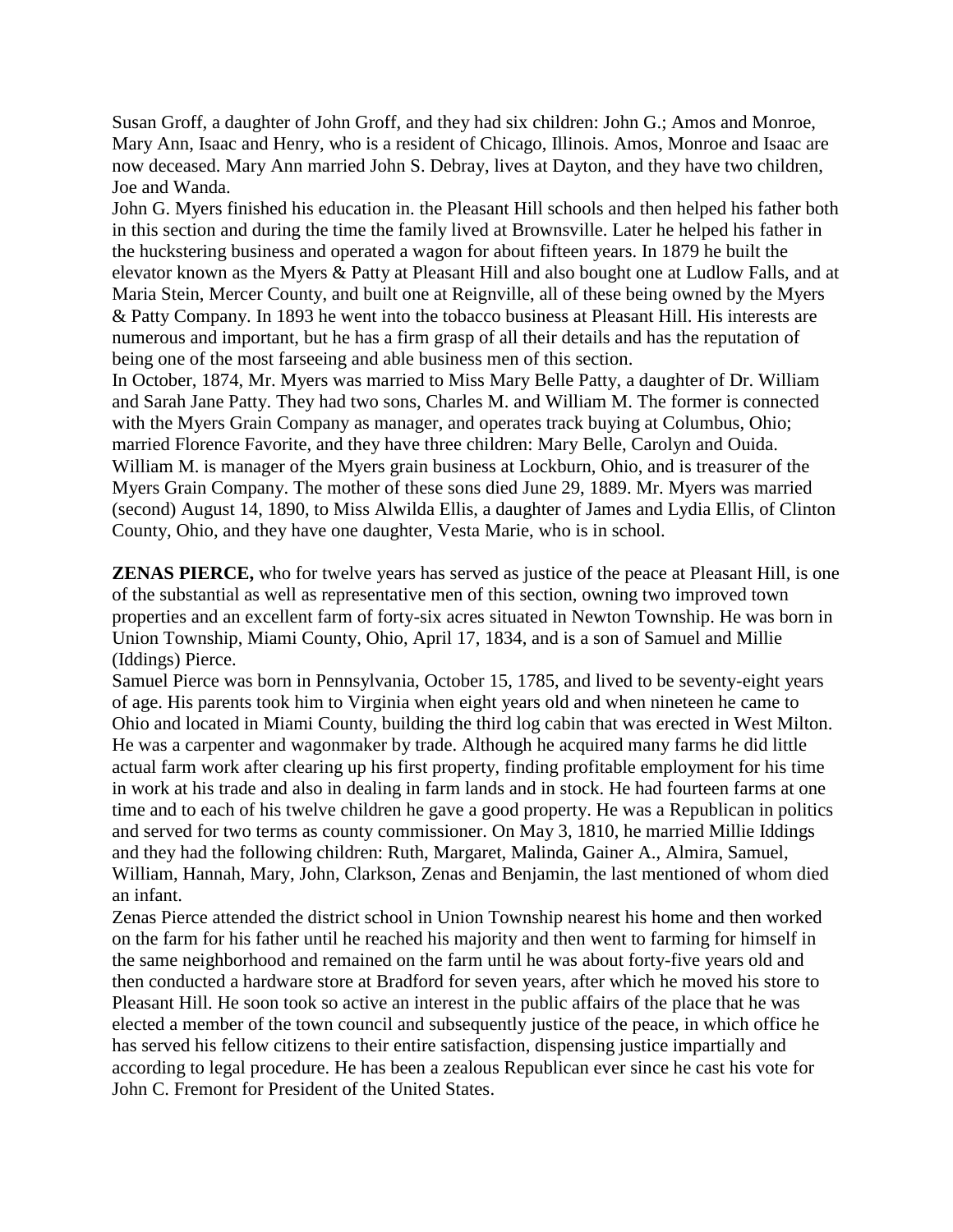Mr. Pierce was married (first) September 6, 1864, to Elizabeth McCormick, who died May 2, 1880. Her parents were Jacob and Hannah (Hiatt) McCormick, the latter being a daughter of William and Elizabeth Hiatt. The children of Jacob McCormick and wife were: Amy, Sylvanus, Lacy, Nancy, Eliza, Robert, Elizabeth, Rohanna, Aaron, Lewis, Hannah, Jennie, Margaret and William. Jacob McCormick resided on his farm of 160 acres in Franklin County, Indiana, and also owned eighty acres in Stark County. He died in February, 1871, and his burial was at Marion, Indiana. In politics he was a Republican. He was a member of the United Brethren Church. Mr. Pierce was married (second) September 27, 1880 to Hannah Jennie McCormick, a sister to his first wife. He has seven children, all born to the first union: Clarkson, John, Hannah, Samuel, Abraham S., Zenas and Roland N.

For a period of thirty-five years, Mr. Pierce has been a member of the lodge of Odd Fellows at Pleasant Hill, in which he has passed all the chairs. He is also a charter member of the local Grange. His religious connection is with the Society of Friends, in Union Township.

**GEORGE W. PLEASANT** is a prominent farmer and tobacco grower of Newton Township, Miami County, Ohio, and is the owner of a fifty- acre farm in Section 26 of that township. He was born in Augusta County, Virginia, July 4, 1865, and is a son of William and Ellen Pleasant. William Pleasant, father of the subject of this record, was born in Virginia and lived there until his death, which occurred in 1867 while in middle life. His widow now resides in Dayton, Ohio. They became parents of the following children: William, Robert, James, George W. and Jane. George W. Pleasant was very small when his mother moved to Ohio, and he received his first schooling near Dayton, in Montgomery County. He subsequently attended the Penny Creek school in Darke County, Ohio, and after leaving school was engaged for himself in the general store business at Painter Creek, in Darke County. At the end of four years he sold out and purchased his present farm of fifty acres in Newton Township, Miami County. All of the buildings were standing on the place at the time of its purchase by him, except the tobacco shed, which he built. He has done considerable tiling and made other improvements of an important nature, and has a well-kept and attractive property. He follows general farming and tobacco raising, having an average acreage of about eight acres in tobacco each year. He is progressive in his methods and a hard worker and is meeting with deserved success.

December 24, 1891, Mr. Pleasant was joined in marriage with Miss Olive Miles, a daughter of Samuel Miles, and they have one son, Willis, who is a member of the class of 1912 in Pleasant Hill High School. Religiously they are members of the Friends Church. In fraternal affiliation Mr. Pleasant is a member of the Knights of Pythias at Laura. He is a Democrat in politics, but has no political aspirations.

**JACOB REIBER**, notary public and newspaper correspondent, residing at Pleasant Hill, has acceptably filled a number of the public offices in this section, and is an honored veteran of the Civil War and a member of the Dan W. Williams Post No. 369, G. A. R., at Pleasant Hill. Mr. Reiber was born in Perry County Pennsylvania, September 1, 1836 and is a son of John and Mary (Fenical) Reiber.

John Reiber was born May 26, 1811, in Perry County, Pennsylvania, and in April, 1837, came to Newton Township, Miami County, where he worked at the blacksmith trade until 1849, after which he engaged in farming until the time of his death, April 18, 1872 . His place of burial was the Pleasant Hill Cemetery. He was married (first) to Mary Fenical, June 4, 1835, a daughter of John and Susan Fenical, and there were four sons and three daughters born to this union, namely: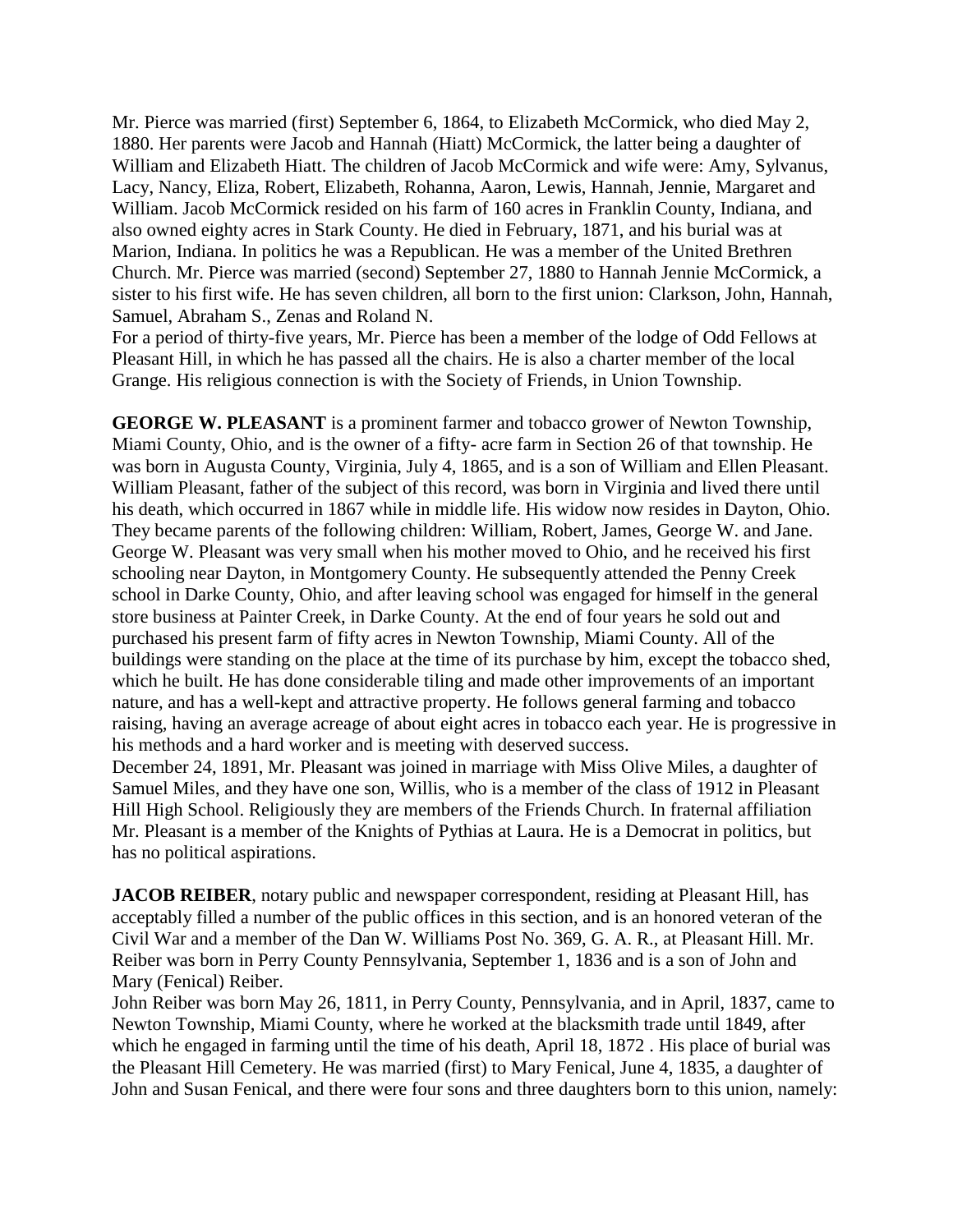Jacob, the only survivor; and Peter, William F., Joseph, Susanna, Margaret I. and Sarah J. The mother of these children died February 23, 1865, and her burial was in the Sugar Grove Cemetery. John Reiber was married (second) to Sarah Katherine Cathron, a daughter of George and Julia Inman. She died in 1889, without issue. For thirty five years John Reiber was a deacon in the Christian Church.

Jacob Reiber went to school in boyhood in Newton Township and then worked on the home farm until his marriage, in 1857, after which he settled on another farm in the same township, which he operated until he entered the army for service in the terrible Civil War. Mr. Reiber enlisted in 1863 in Company G, 110th Regt., O. Vol. Inf., in which he remained, until he was honorably discharged in 1865. As evidence of the hard service he saw, Mr. Reiber has proofs on his own person. On May 5, 1864, when so many brave men fell at the battle of the Wilderness, five bullets left their cruel marks, four of these producing wounds which not only caused him months of intense suffering, but left him with a disabled foot. Honorable as these injuries may be, gained as they were in loyal defense of his country, they were no less hard to endure, and make a claim on the sympathy and gratitude of his fellow citizens which should never be forgotten. Upon his return home, Mr. Reiber was no longer physically able to engage In agricultural pursuits as formerly, and as his fellow citizens recognized this, they sought to find some mode of life for him in which, in his crippled condition, he could take his place in the world and in a measure enjoy the peace that he had fought and suffered to establish. He was appointed to fill out the latter part of the term of the first mayor of the town, a duty he efficiently performed, and then was twice elected township clerk, and in 1878 was made postmaster at Pleasant Hill. This office he filled acceptably for six years. For the past twenty-seven years he has been a notary public, and has also been the local correspondent for a number of newspapers. Although debarred from much that would have been pleasant and profitable to him, Mr. Reiber has led a most useful and exemplary life, and no one in Pleasant Hill is held in higher esteem.

On August 27, 1857, Mr. Reiber was married to Miss Maria C. Williams, who died September 24, 1905, and was laid to rest in the Pleasant Hill Cemetery. The five children born to this marriage were: William, who died May 6, 1864; Roselia J., who lives with her father; Arthur L., who is deceased; J. Warren, who lives in North Carolina; and Charles C., who resides at Marion, Indiana. He married Kittie E. Brandon, who is a daughter of Samuel H. Brandon, and they have one daughter, Treva Irene, Mr. Reiber's only grandchild.

In his political sentiments he is a stanch Republican, following in the footsteps of his father, and has never swerved in his allegiance. When seventeen years of age he united with the Christian Church, and has remained a consistent member of this religious body.

**JOHN C. RUDY**, who comes of an old and well known family of Newton Township, Miami County, Ohio, is the owner of eighty acres of land in Section 15, Range 5. He follows general farming and tobacco raising, and in addition has for many years been engaged in the threshing business. He was born in Newton Township, May 28, 1868, and is a son of Levi and Susan (Deeter) Rudy.

Levi Rudy was born in Newton Township, Miami County, where his father was among the pioneer settlers. He attended the primitive schools of his boyhood days and at an early age began farming. He first owned a farm in Section 9, Newton Township, which he later sold to a brother, and then bought sixty acres in Section 4, which is now owned by his heirs. He died March 2, 1907, and was buried in the Covington Cemetery. He married Susan Deeter, a daughter of Abraham and Mary Deeter, and she now resides in Covington. The following were born of this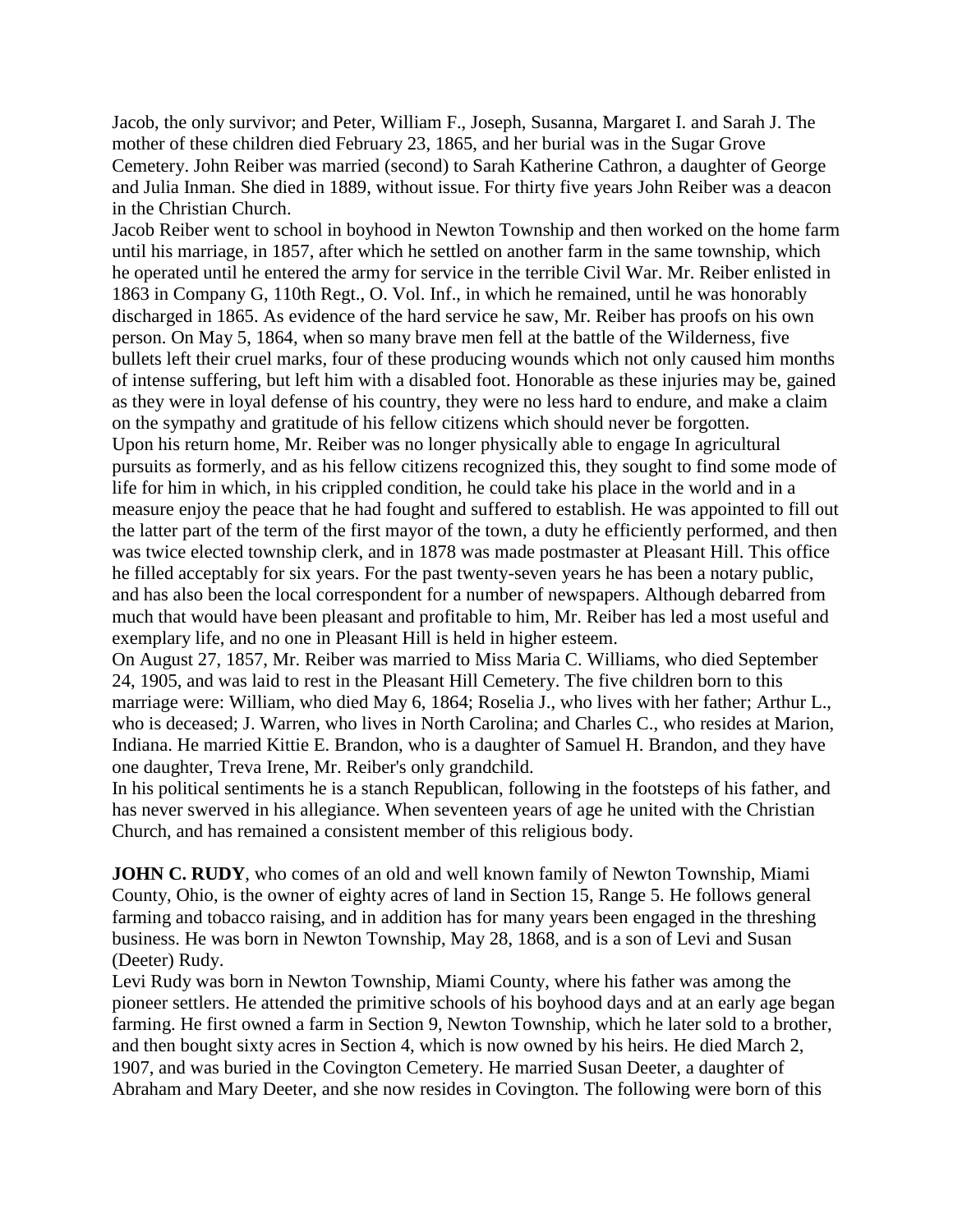union: Charles, John, Hannah, Samuel, Theodore, who died at the age of two years, and Jesse. Religiously, Mr. Rudy was a member of the German Baptist Church. He was a Democrat in politics.

John C. Rudy first attended school in district No. 10, Newton Township, and grew to maturity on the home farm. When a young man he embarked in the threshing business for himself, and for a period of twenty-nine years has followed this business with good results. After his marriage he settled on a farm in Section 4, Newton Township, but later purchased of the M. L. Mowery heirs his present farm of eighty acres, all of which is cleared and well improved but six acres. He has made many of the improvements on the place, including the erection of a tobacco shed and a corn crib, but the main buildings were standing at the time of its purchase by him. He has from eight to twelve acres in tobacco each year, but otherwise follows mixed farming. He also farms the old home place.

July 10, 1898, Mr. Rudy was united in marriage with Miss Della Furlong, a daughter of Samuel and Christiana Furlong, and they have one son living, Harold, who is attending the public schools. Two daughters, Ivy and Elma, died in infancy. Politically, Mr. Rudy is a Democrat, but aside from the office of township supervisor has filled no official positions.

**S. J. RUDY**, proprietor of the Farmers' Complete Elevator, has been established in business at Covington, Ohio, for some ten years and is one of the representative citizens. Mr. Rudy was born in Newton Township, Miami County, Ohio, April 18, 1868, and is a son of William and Mary (Shaffer) Rudy.

Mr. Rudy was reared on a farm and followed agricultural pursuits until he embarked in the elevator business, the family having been farmers away back to his grandfather, Samuel Rudy, who came in early manhood to Miami County and settled first in Newberry and later in Newton Township. William Rudy was a life-long resident of Miami County and during the whole of his active life engaged in farming, retiring to Covington but shortly before his death, which occurred on October 8, 1908. His widow still survives. About 1899, Mr. Rudy came to Covington and began his elevator business, in the meanwhile purchasing his farm, of 132 acres, in Newton Township, which he still retains. He met with misfortune after two years in Covington, his elevator near the hotel burning down, but he showed his business enterprise by building his present one, known as the Farmers' Complete Elevator, in 1901. He does a very satisfactory business and is one of the city's substantial business men.

Mr. Rudy married Miss Dora Kendell, a daughter of Ezekiel Kendell, and they have had twelve children, the survivors being Nellie, Ethel, William, James, Albert, Alvie and Alice (twins), and Dora. Those who died were Glenna, Bessie, Ezekiel, a twin of William, and an infant. Mr. Rudy and wife are members of the Brethren Church.

**FRED SCHUESSELIN** conducts the meat market of the firm of Charles F. Schuesselin & Sons at West Milton, and is a member of that firm, which also has a market at Pleasant Hill. He was born in Pleasant Hill, in 1885 and is a son of Charles F. and Louise (Staehlin) Schuesselin, both natives of Germany.

Charles F. Schuesselin was reared to maturity in his native land and learned the trade in Greenville, Ohio. He came to this country, in 1883, prior to his marriage, and located at Pleasant Hill, Miami County, Ohio, where he began butchering. He was married at Dayton, Ohio, to Miss Louise Staehlin, and they became parents of six children, as follows: Fred; Albert; Emilie, deceased; Edward; Arthur; and Hermina. Mr. and Mrs. Schuesselin reside at Pleasant Hill.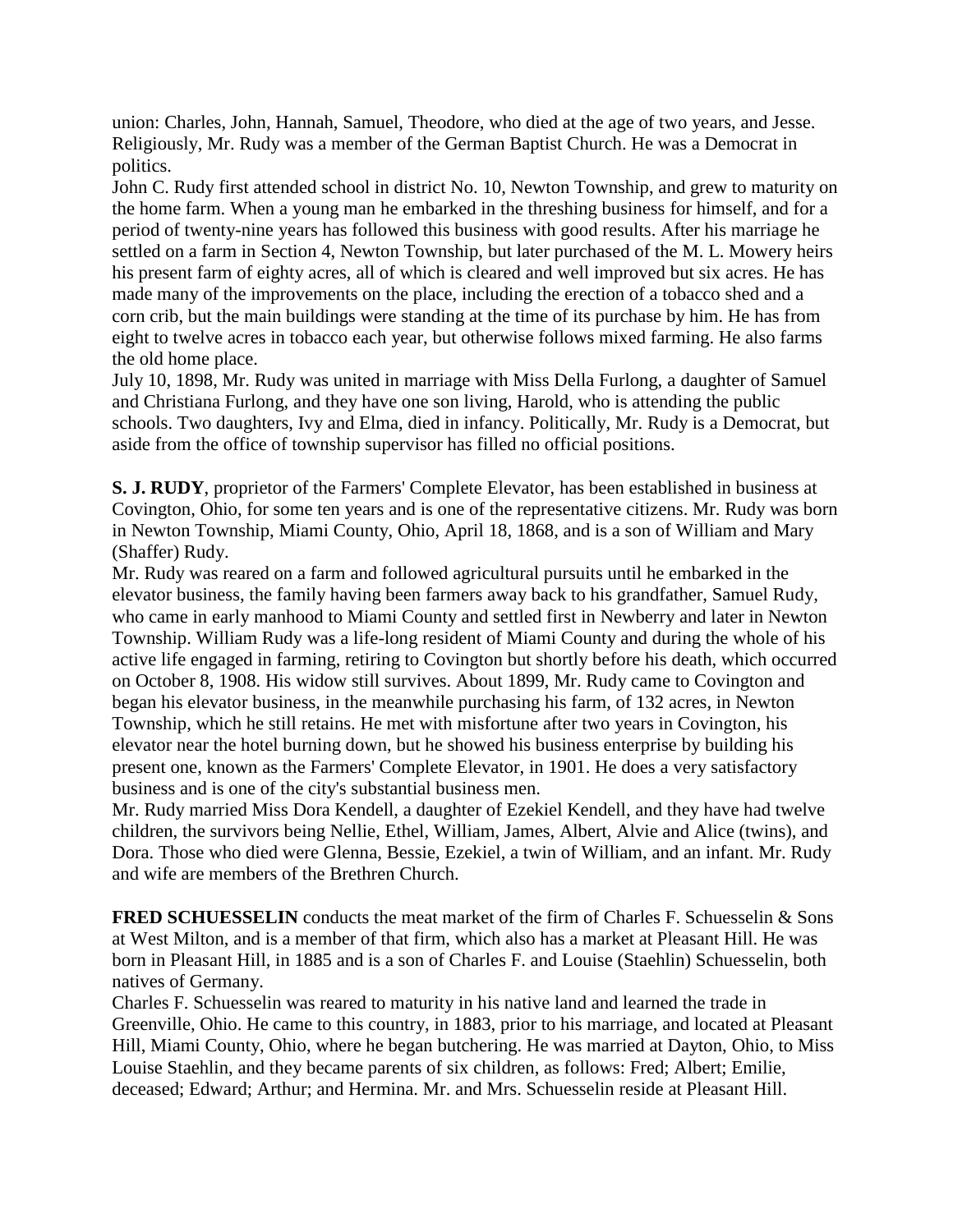Fred Schuesselin attended the public schools at Pleasant Hill, and afterward the Dayton Commercial College, where he completed a thorough business course. He then became a partner in the firm of Charles P. Schuesselin & Sons, and in 1908 came to West Milton and opened their present shop. They have a neat and attractive place of business, and as they slaughter all the meat that goes over the counter, the trade receives none but the best. They run one wagon from West Milton, another being run from Pleasant Hill, and also attend Piqua Market every Saturday, having a stand on the corner of Wayne and Market Streets. They have a full line of fresh meats there and have a regular trade built up.

Mr. Schuesselin was united in marriage with Miss Laudie Hunt, of Dayton, Ohio, and they have a comfortable home at West Milton. Religiously, they are members of the Christian Church. He is a Republican in politics. Fraternally, he is a member of the Independent Order of Odd Fellows.

**CHARLES C. SCHULTZ** is a prosperous farmer of Newton Township, Miami County, Ohio, and is the owner of a farm of eighty acres located in Section 3. He was born near Harrisburg, Montgomery County, Ohio, October 21, 1867, and is a son of William and Sophia (Trost) Schultz.

William Schultz lived in Montgomery County, Ohio, until some years after his marriage, then moved to Newton Township, Miami County, where his death occurred in 1882, while he was still in middle life. He was buried at Pleasant Hill Cemetery. Religiously he was a member of the Lutheran Church. He was a Democrat in politics. He married Sophia Trost, by whom he had five children, but two of whom grew up, namely, Charles C. and William J., who married Minnie Metzger. Mrs. Schultz formed a second union with Sebastian Holfinger, of Covington, and they have a son, Harry.

Charles C. Schultz first went to school near Vandalia, and after the removal of his parents to Miami County he attended school near Pleasant Hill, in Newton Township. He worked on the home farm until he reached his majority, then worked out by the mouth, his first summer being spent on a farm near Covington, and the second on one near Troy. After his marriage he conducted operations on his mother's farm for eleven years, then moved to his present farm, which his mother purchased for him and his brother. He later purchased his brother's interest. It was part of the R. M. Kaufman farm, and Mr. Schultz erected all of the buildings now standing on the place. He cleared eight acres of the tract, laid about 350 rods of tile for drainage, and has made other important improvements. He follows general farming, and is meeting with good success.

October 30, 1892, Mr. Schultz was joined in marriage with Miss Eva Reed, a daughter of William and Lucinda Reed, and they have one son, Omer, who is attending the common schools. In religious attachment they are members of the Christian Church. He is a Democrat in politics, and served two years as church trustee.

**WILLIAM E. SHELLABARGER** a venerable citizen of Covington, Miami County, Ohio, who is now living in retirement, was engaged in agricultural pursuits throughout his active career. He was born in Juniata County, Pennsylvania, November 30, 1827, and is a son of David and Elizabeth (Randels) Shellabarger.

David Shellabarger, father of the subject of this record, was a farmer in Juniata County and resided there until his death. His widow later moved to Miami County, Ohio, and there formed a second marital union with a man bearing the same name as her first husband, David Shellabarger. She continued to reside there until her death.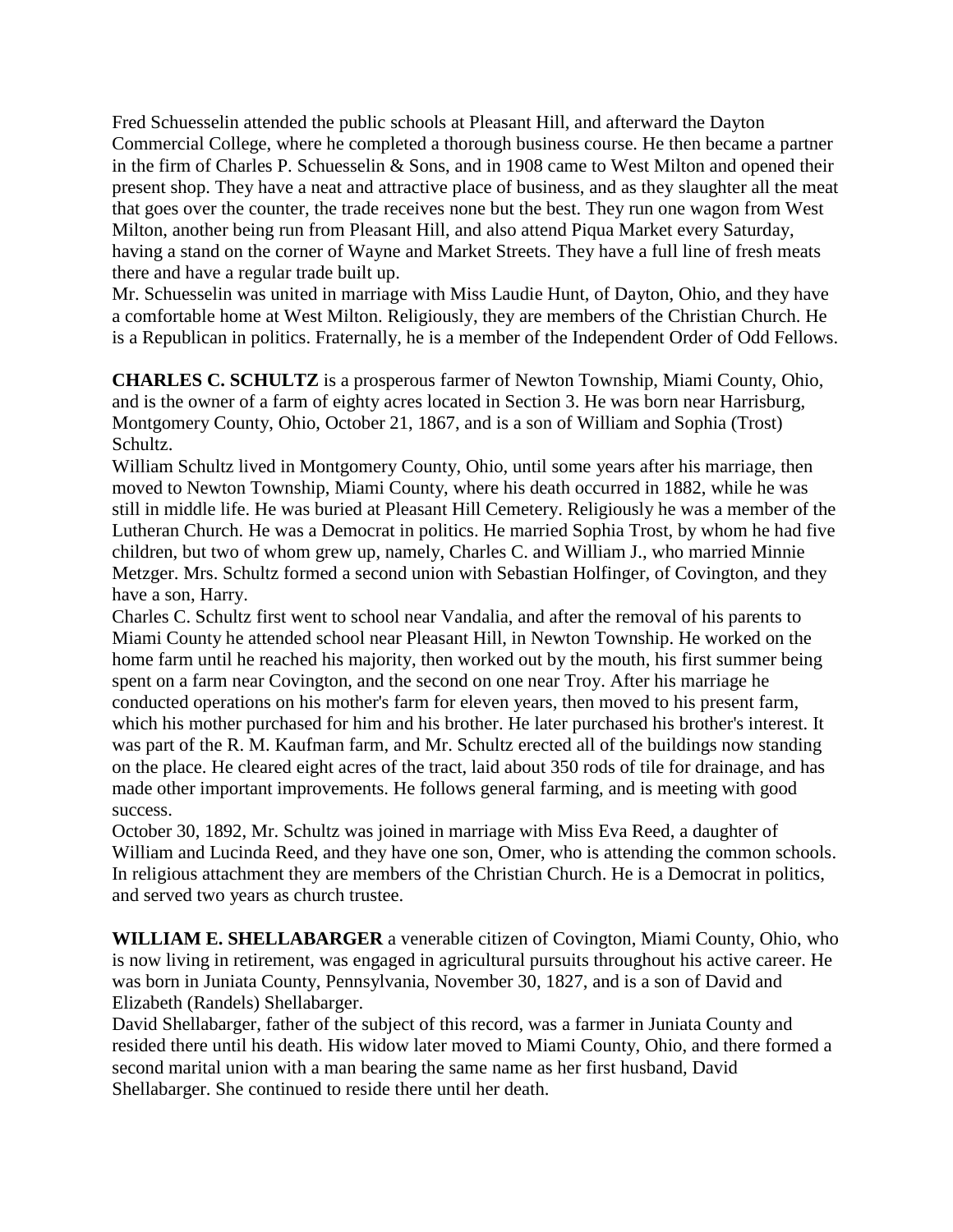William E. Shellabarger preceded his mother to Miami County by several years, coming west in 1851. His first year here he worked in Covington at his trade as a millwright, then for three years worked at saw milling. He continued this until his marriage, when he became a farmer. Two years later he purchased a farm of seventy-nine acres in Newton Township, which he improved and lived upon for a period of thirty years. He was a man of great energy and keen business judgment, and he added to his property until he was possessed of 172 acres. In the fall of 1886, he moved with his wife to Covington, and there has a fine brick residence and three lots on South High Street. He retained his farm in Newton Township until April, 1909, when be sold out to good advantage.

February 9, 1854, Mr. Shellabarger united in marriage with Miss Susan Mohler, who was born in Cumberland County Pennsylvania, July 21, 1834, and is a daughter of Rudolph and Elizabeth Mohler. She was about eight years of age when she accompanied her parents on May 2, 1842, to Miami County, settling on a farm at Sugar Grove her father had previously bought. They moved in wagons, the trip taking nearby three weeks. They had three vehicles, a wagon pulled by four horses, a wagon and a carriage. Both her parents died on the farm in this county and were buried at Sugar Grove. The subject this record and his wife became parents of the following children: Mary, wife, of George Saylor; Reuben, who died at the age of five years; Elias, who died at three years; Grace, who died when one mouth old; Rudolph, who died at the age of forty three years; Sarah, wife of Granville Minnich, who has charge of the Old Folks Home at Greenville, Ohio; Rolind Ellis, who lives on a farm in Newton Township; Levi, a bookkeeper who was for eight years in the post office at Manila, P. I, but is now a resident of Washington, D.C.; and Anna, who is the wife of John Goodenbarger, of Akron, Ohio. Reuben and Elias were stricken with diphtheria and died within one day of each other. Rudolph Shellabarger died in 1905 of lockjaw, resulting from a fractured limb. Mr. Shellabarger has long been an active member of the Church of the Brethren, of which he is a deacon. He was for many years and until recently a member of the board of trustees of that church.

**JACOB B. STICHTER**, general farmer and representative citizen of Newton Township, who owns one farm of seventy six acres and has a one-half interest in a second farm, of eighty acres, both situated in Newton Township, was born in Clark County, Ohio, August 18, 1850. His parents were Jacob and Louisa (Brown) Stichter.

Jacob Stichter was born in Union County Pennsylvania, and came to Ohio in early manhood and for some years operated a distillery at Medway, Clark County, in partnership with his brother. After his marriage he settled on a rented farm near New Carlisle and in 1856 moved from there to Miami County, buying 160 acres of land in Newton Township. It was then a poor property with no improvement on it except a little log cabin. He took possession of that and went right to work to clear up his land and by 1860 was able to build a comfortable residence and good barn. He did all the draining necessary on this and his other land, constantly adding to his possessions until he had 400 acres. He was a member of the Christian Church and was a man of many sterling virtues. He died in 1880 and both he and wife were interred in the Pleasant Hill Cemetery. He married Louisa Brown and they had eight children: William, Mary, Jacob B., Amelia, Sarah, Frank, Rebecca and Margaret. Jacob B. Stichter, in his boyhood, lived one and one- quarter miles from the nearest school, which was at Pattytown, but he was willing to walk that distance as he was anxious to secure an education. He worked for his father until he was twenty years old and since then has been engaged in attending to his own affairs. For six years following his marriage, he resided on his father's farm in Newton Township and then bought the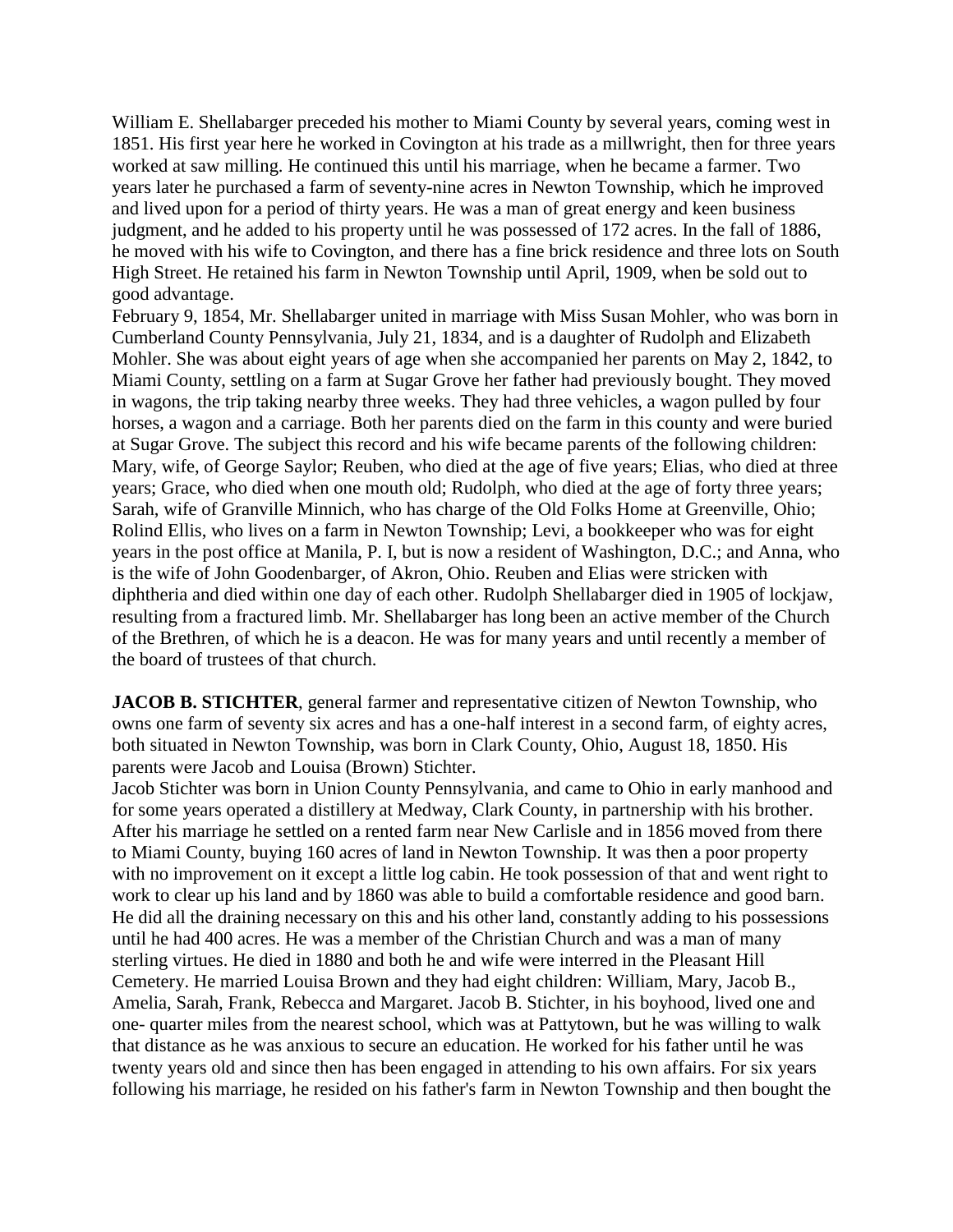farm on which he has lived ever since. He cleared almost the whole of the seventy-six acres and has all under cultivation with the exception of five acres of second growth timber. Recognizing the value of drainage, Mr. Stichter has put down about 1,000 rods of tile, and the large returns he gets from his land proves the practical value of the early expenditure. His farm is one of the best in Newton Township. He grows tobacco, corn, wheat, oats and hay.

In February, 1877, Mr. Stichter was married to Miss Mary Mullany, a daughter of Patrick and Catherine Mullany, and they have had five children, namely: Charles, who is assistant editor of the Dayton Journal; James, who is engaged in the butchering business in Kansas; Clara and Harley, both residing at home; and Stella; who is now deceased. Mr. Stichter is a Republican in politics and has served as turnpike superintendent for twenty-five years but has refused other public offices which his friends in the township have offered him.

**EDWARD L. SWITZER**, who very successfully operates his father's farm of 166 acres, which is situated in Concord Township, about four and one-half miles west of Troy, on the Troy and Pleasant Hill Turnpike Road, eighty-three acres lying on each side, was born December 11, 1873, on a farm in Newton Township, Miami County, Ohio. His parents, now living retired in great comfort at No. 213 May Street, Troy, are Levi and Sarah (Zeigler) Switzer. Levi Switzer was born in 1837, in Pennsylvania, and was a boy of fourteen years when the long trip was made from there, in a great covered wagon, to a wilderness farm in Miami County. His father, William Switzer, settled about three miles northeast of Pleasant Hill, in Newton Township, and lived there for many subsequent years. William died at Pleasant Hill, to which he had retired, at the age of eighty-six years. He had accomplished the clearing of the farm, which lie sold to his son, Jacob Switzer, who still owns it. He had four daughters and two sons, namely; Mary, who is the widow of Samuel Divens; Cassie, who is the widow of John Varner; Eliza and Sarah, both deceased; and Levi and Jacob.

Levi Switzer grew to manhood on the home farm and then married Sarah Zeigler, also a native of Pennsylvania. For some years after their marriage they lived on rented farms but later Levi Switzer bought the farm in Concord Township, from Nathan Frazier and resided on it until he retired from active life. His two sons are Jesse, who resides at Dayton, and Edward L. Edward Switzer was twelve years old when his parents came to the farm under consideration and this place has always been his home. He obtained his education in the district schools, after which he worked for his father until his marriage, when he took charge. He carries on a general farming line, growing ten acres of tobacco, and feeds considerable stock.

On November 12, 1896, Mr. Switzer was married to Miss Bertha M. Wilson, a daughter of R. F. Wilson, a leading citizen of this section. Mr. Switzer and wife have many friends. They are members of the Christian Church. In politics, he is a Republican.

**J. M. SWITZER**, who conducts the only establishment in West Milton devoted exclusively to the sale of agricultural implements, is located on Hayes Street. He was born near Pleasant Hill, in Miami County, Ohio, May 26, 1874, and is a son of Jacob and Mary (Kunkle) Switzer. Jacob Switzer, father of the subject of this record, was eight years old when he accompanied his parents from Pennsylvania, to Miami County, locating on the farm he now owns. He engaged in farming throughout his active career and is now living in retirement at Covington.. As a result of his marriage to Mary Kunkle, they became parents of seven children.

J. M. Switzer received his educational training in the district schools of the county, and upon leaving school took up farming, which he followed successfully for eleven years. November 3,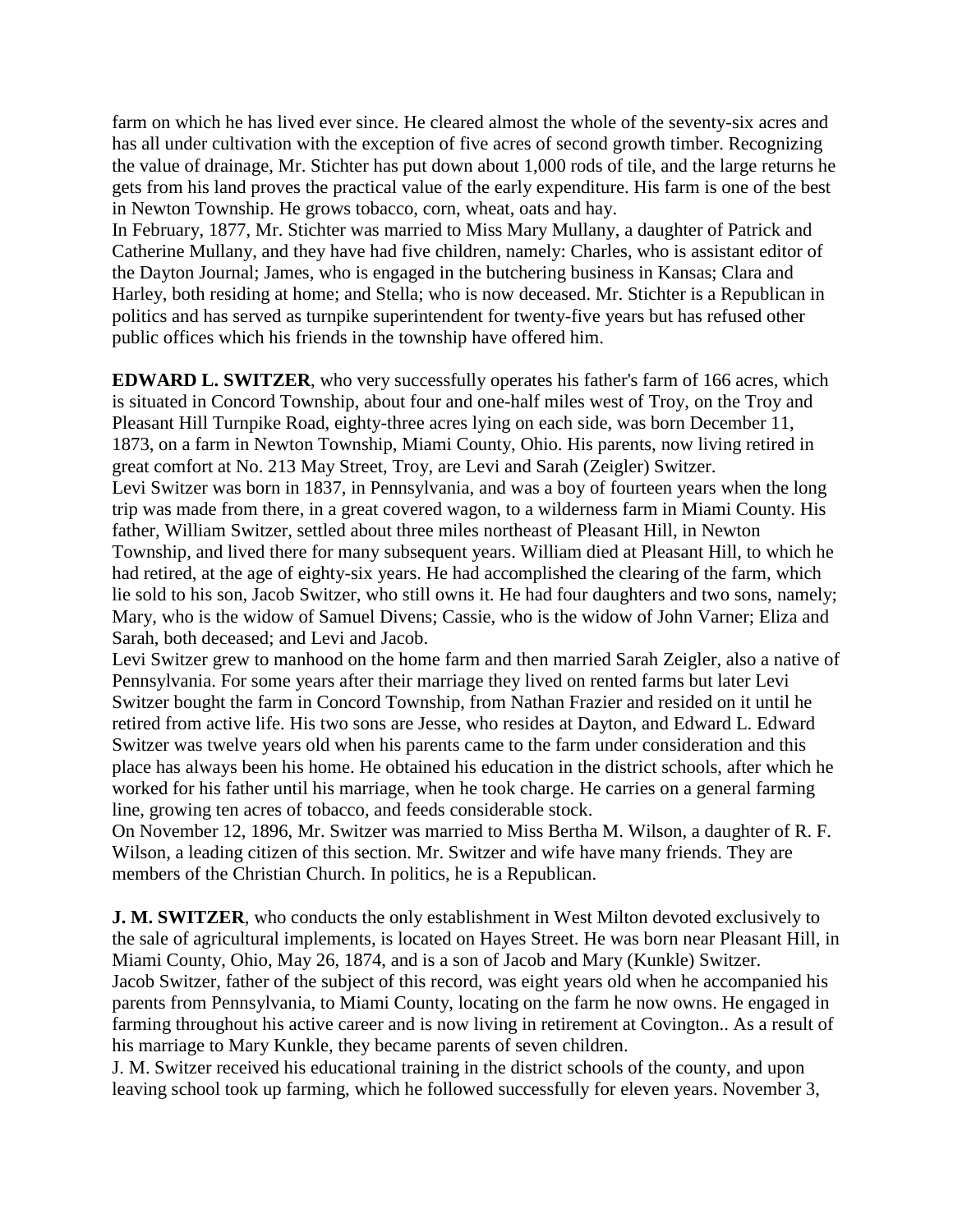1906 he moved to West Milton and purchased the implement store of Minnick & Miller, located on Hayes Street. He carries a full line of agricultural implements and farm tools, and the volume of business transacted is exceeding his expectations and is constantly increasing. Mr. Switzer was united in marriage with Miss Vinnie Black and they have three sons, namely. Harry, who is attending school; Wilbur; and Harrold. Politically, he is a Republican. In fraternal affiliation he is an Odd Fellow.

**HENRY CLINTON WHITMER** comes of an old and well known family of Miami County, Ohio, and is the owner of a farm of eighty acres located three miles southwest of Covington, in Newberry Township. He was born at Pleasant Hill, Newton Township, Miami County, December 3, 1852, and is a son of Abraham and Mary (Deeter) Whitmer, and a grandson of Abraham Whitmer, Sr.

Abraham Whitmer, father of the subject of this sketch, was born in Lancaster County, Pennsylvania, and when a young man came to Pleasant Hill, Miami County, Ohio, where he established the first blacksmith shop. He prospered there and became the owner of two farms near Pleasant Hill, each comprising eighty acres and adjoining. His death occurred April 11, 1908, at the home of his daughter, Mrs. Hudson Gartley, at Sidney, Ohio, when he had attained the advanced age of eighty-eight years. He was married at Covington to Mary Deeter, who was born in Pennsylvania and was a daughter of David Deeter, who moved west to Montgomery County, Ohio, and settled below Wolf Creek. She was a young girl when the family moved to Pleasant Hill, where she was reared to maturity. She died in middle life, in October, 1877, aged forty-seven years. Abraham and Mary Whitmer were the parents of the following children: Mrs. Elizabeth Stewart; Mrs. Hattie Ginn; David, of Piqua; Henry Clinton; Mrs. Lavina Gartley, of Sidney, Ohio; Joshua, who lives in Michigan; and Mrs. Annie Flinn, who is now deceased. When but a small boy, Henry C. Whitmer was taken by his parents from Pleasant Hill to the farm, where he was reared to manhood. He attended the public schools of that district and at an early age turned his attention to farming, which he has always followed. After his marriage he and his father-in-law owned a farm of 100 acres located two miles east of Pleasant Hill, in Newton Township, and be continued to reside there until 1901, when he sold out and purchased his present farm in Newberry Township. He carries on general farming and stock raising. Mr. Whitmer was joined in marriage with Miss Nettie Bashore, a daughter of William Bashore, who lived just South of Pleasant Hill. They have the following children: Mary, who is teaching school near Tippecanoe City, and is a graduate of the Covington High School and for a time attended Juniata College, at Huntington, Pennsylvania; Minnie, who married Raymond Anewalt, of Newton Township, and has a daughter, Marie; Frank; Robert, and Esther. Religiously the family are members of the Church of the Brethren, in which Mr. Whitmer is a deacon.

**WILLIAM W. WHITMER**, one of Covington's representative business men, conducting a furniture store and undertaking business, was born at Covington, Ohio January 4, 1854, and is a son of John and Sarah (Lenhart) Whitmer.

John Whitmer was born, reared and married in Pennsylvania. In 1840 he settled at Pleasant Hill, Ohio, where he established a general store, conducting it for a time and then selling out in order to locate at Covington. Here he entered into partnership with John Mikesell and Col. J. C. Ullery and conducted a general store until 1860, when he returned to Pleasant Hill, and until he retired in 1873, was interested in a general store at that point. He lived into advanced age, his death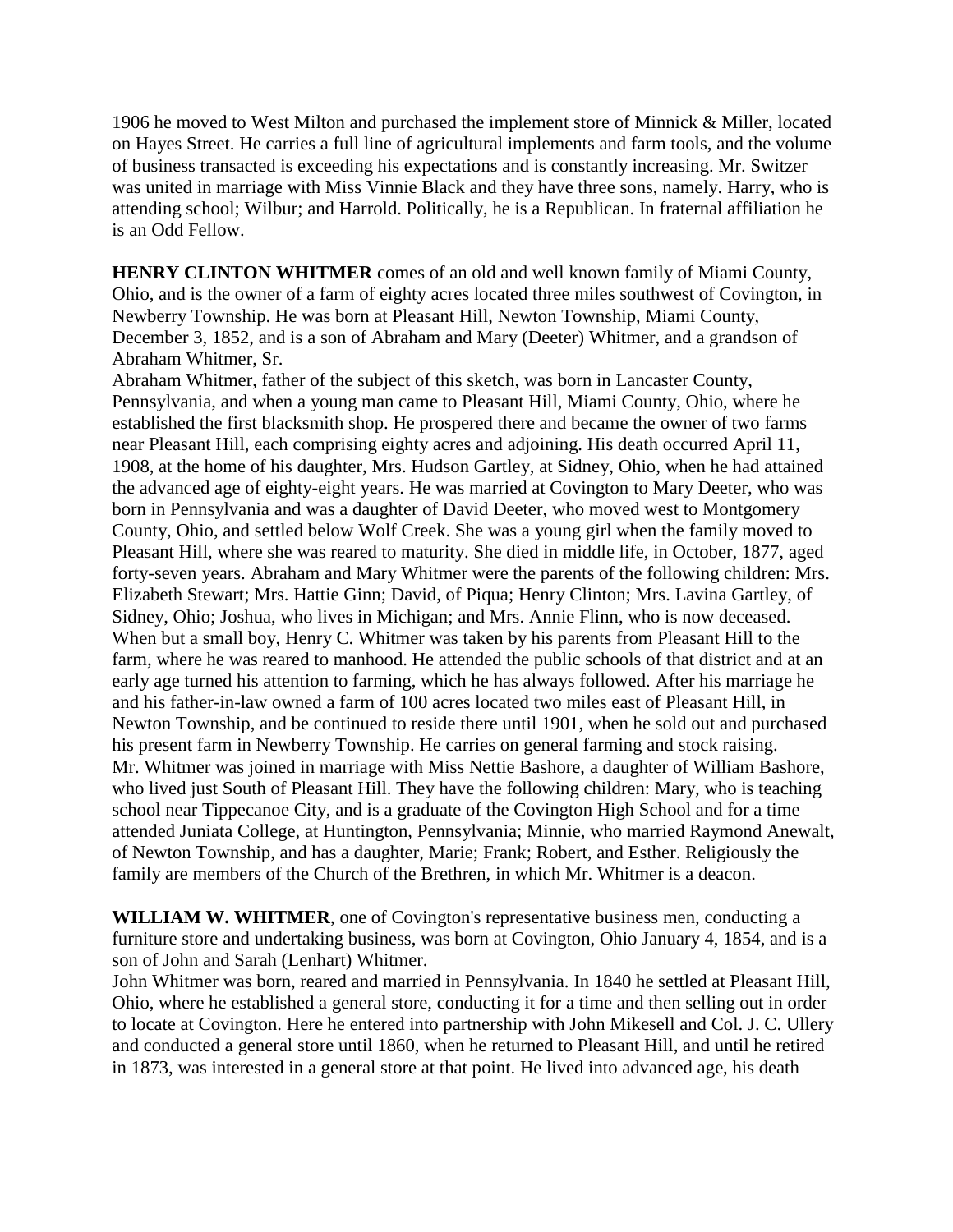taking place January 2, 1907, when he had almost reached his ninety-fifth birthday. He married Sarah Lenhart, who died December 1, 1905, aged eighty-six years. They had eleven children. William W. Whitmer was reared at Pleasant Hill. In 1886 he first engaged in the undertaking business, and in partnership with his brother-in-law, J. A. Yount, bought out Fred Deeter, at Pleasant Hill. The partners continued together for four years in that line and then traded for a tract of land in Mercer County, Ohio, which they later sold. In June, 1891, he embarked in the undertaking business at Covington, and in 1902 added furniture dealing, having a partner in his nephew, R. R. Whitmer, although the business style continues Whitmer Bros. The firm carries a fine line of furniture, and for its undertaking business has every necessary equipment. Mr. Whitmer married Miss Flora A. Shephard, a daughter of David C. Shephard, of Darke County, Ohio, and they have four children, namely: Cora B., who married W. B. Lyle; Gertrude, who carries on a millinery business at Covington; J.P. who is a graduate of the Ohio State University at Columbus and is in business in Oregon; and Margaret, who resides at home. Mr. Whitmer and family are members of the Christian Church, in which he is a deacon. He is one of the active members of this body and for ten years served as church clerk. His fraternal connections include the Masons, both branches of the Odd Fellows, and the Red Men.

**FRED ZIMMERMAN** is a prosperous farmer and tobacco grower of Newton Township, Miami County, Ohio, and is the owner of a tract of forty acres located in Section 23. He was born at Dayton, Ohio December 12, 1853, and is a son of Charles and Sophia (Trost) Zimmerman. Charles Zimmerman was born in Germany and lived in that country until after his marriage. Upon coming to the United States he located at Dayton, Ohio, where his first work was in helping to clean the canal and build the railroad. He worked by the day in the vicinity of that city for three years, then bought thirty acres of land east of Little York, which he farmed some years. He sold that place and then for two years farmed near Harrisburg, at the end of which time he purchased eighty acres in Newton Township, Miami County, of which one-half is the forty acres now owned by the subject of this sketch. He cleared some twelve acres of the land and made various improvements. He also was the owner of the Trost farm, which he later sold to Z. Pierce. He was a hard worker and prospered. His wife, who also was born in Germany, died in August, 1894, and he survived her about seventeen months. He died January 23, 1896, and both were buried in the Pleasant Hill Cemetery. They were parents of the following children: Charles, Fred, Henry, Katherine, Joseph, John, Samuel Margaret, Mary and Emma. In religious attachment they were members of the Lutheran Church. Mr. Zimmerman was a Democrat in politics. Fred Zimmerman first attended the Quaker school near Chambersburg, and afterward the Harrisburg and Fall Branch schools. Upon leaving school, he worked at farming by the month, being in the employ of one man for nine years. After his marriage he settled on his father's farm in Newton Township, where he has resided continuously since. He has remodeled the buildings and in addition erected a good tobacco shed. In addition to general farming, he has in from three to five acres of tobacco each year, and has been very successful with that crop. He has put in about 800 rods of tile for drainage purposes and has a well improved place throughout. December 20, 1885, Mr. Zimmerman married Miss Mollie Jennings, a daughter of William and Sarah (Karns) Jennings, and they have one son, William, who is unmarried and lives at the home place. Religiously, they are members of the Christian Church. He is a Democrat in politics and is a member of the Fair Board.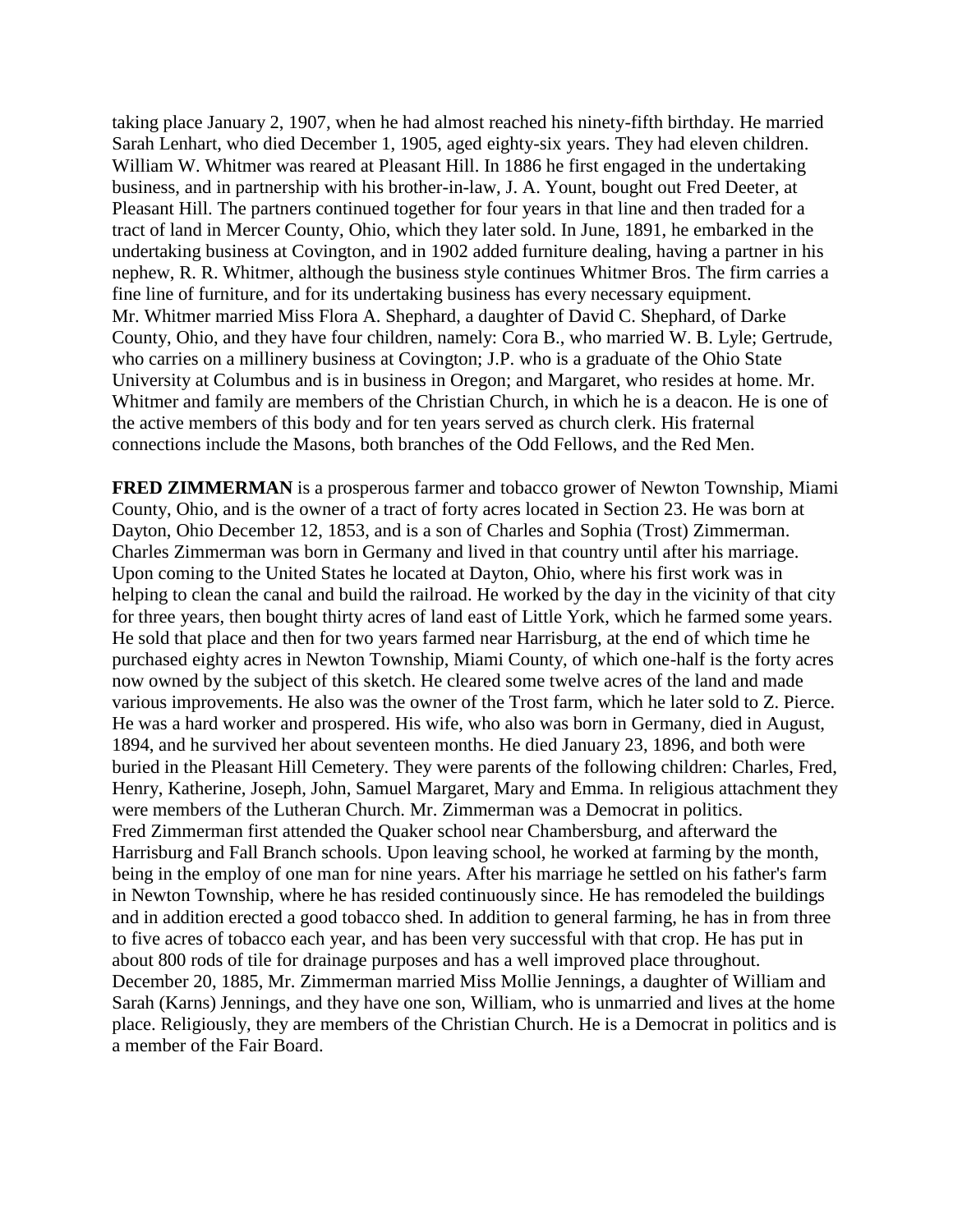**JOHN ZIMMERMAN**, who is engaged in farming in Newton Township, Miami County, Ohio, is the owner of a forty-acre farm located in Section 24 of that township. He was born in Butler Township, Montgomery County, Ohio, October 28, 1858, and is a son of Charles and Sophia (Trost) Zimmerman, both natives of Wittenberg, Germany.

After his marriage, Charles Zimmerman came to the United States and first located at Dayton, Ohio, where he worked by the day for about three years. He then engaged in farming in Montgomery County for several years, after which he moved to Miami County. Here he purchased a farm of eighty acres in Newton Township, where he lived and f armed the remainder of his days. He was also the owner of forty acres northwest of the home place, which he subsequently sold. Charles and Sophia (Trost) Zimmerman became parents of the following children: Charles, Henry and Fred (twins), Katherine, Joseph, John, Samuel, Margaret, Mary and Emma.

John Zimmerman attended what was known as the Quaker School in Butler Township, later the Inglewood School, and finally the Fall Branch School in Newton Township, receiving a good common school education. He continued to work for his father until he reached the age of twenty years, when he began working by the month for William Shoultz. Returning home, he worked one summer by the month, and farmed on one-third share for two years. He worked on a farm near Troy two years, and served for a similar period as helper on a thresher. After his marriage in 1887, he was for a time located on his father's farm and then went to Darke County, where he rented and farmed for eight years. At the end of that time he returned to Miami County and lived four years on the Fink farm. He then farmed the forty-acre tract owned by his father for two years, at the end of which time he purchased his present farm from his father. There were but one and a half acres of timber on the place and this he cleared, and he also put in about 500 rods of tile for drainage. He erected all the buildings on the place and has a well improved and fertile farm. He follows general farming and has about three acres out in tobacco each year. He is classed with the substantial citizens of Newton Township and is one of the stockholders of the Stillwater Valley Bank of Covington. Politically, he is a Democrat and for several years served on the School Board.

June 16, 1887, Mr. Zimmerman married Sarah Luella Jennings, a daughter of William and Sarah Ann (Kern) Jennings, and they have had two children: Franklin Ray, who lives on the home place; and one who died unnamed. Religiously, they are members of the Christian Church of Pleasant Hill.

**JOSEPH ZIMMERMAN** is engaged in farming operations in Newton Township, Miami County, Ohio, and is the owner of fifty-four acres located in Section 14 of that township. He was born in Montgomery County, Ohio, November 3, I856, and is a son of Charles and Sophia (Trost) Zimmerman.

Charles Zimmerman was born in Germany, February 11, 1822, and after his marriage came to the United States. He located at Dayton, Ohio, and for some three years worked out by the day. He then bought a farm of thirty acres in Montgomery County but after a couple of years sold out and farmed on shares near Harrisburg for two years. At the end of that time he moved to Newton Township, Miami County, Ohio, where he purchased an eighty-acre farm. He was subsequently the owner of a forty-acre tract in that township, which he afterward sold. He continued to live on the former place until his death on January 23, 1896. He was married in Germany to Sophia Trost, a daughter of John and Dora Trost, and they reared the following children: Charles, Fred and Henry (twins), Katherine, Joseph, John, Samuel, Margaret, Mary, and Emma. Religiously,